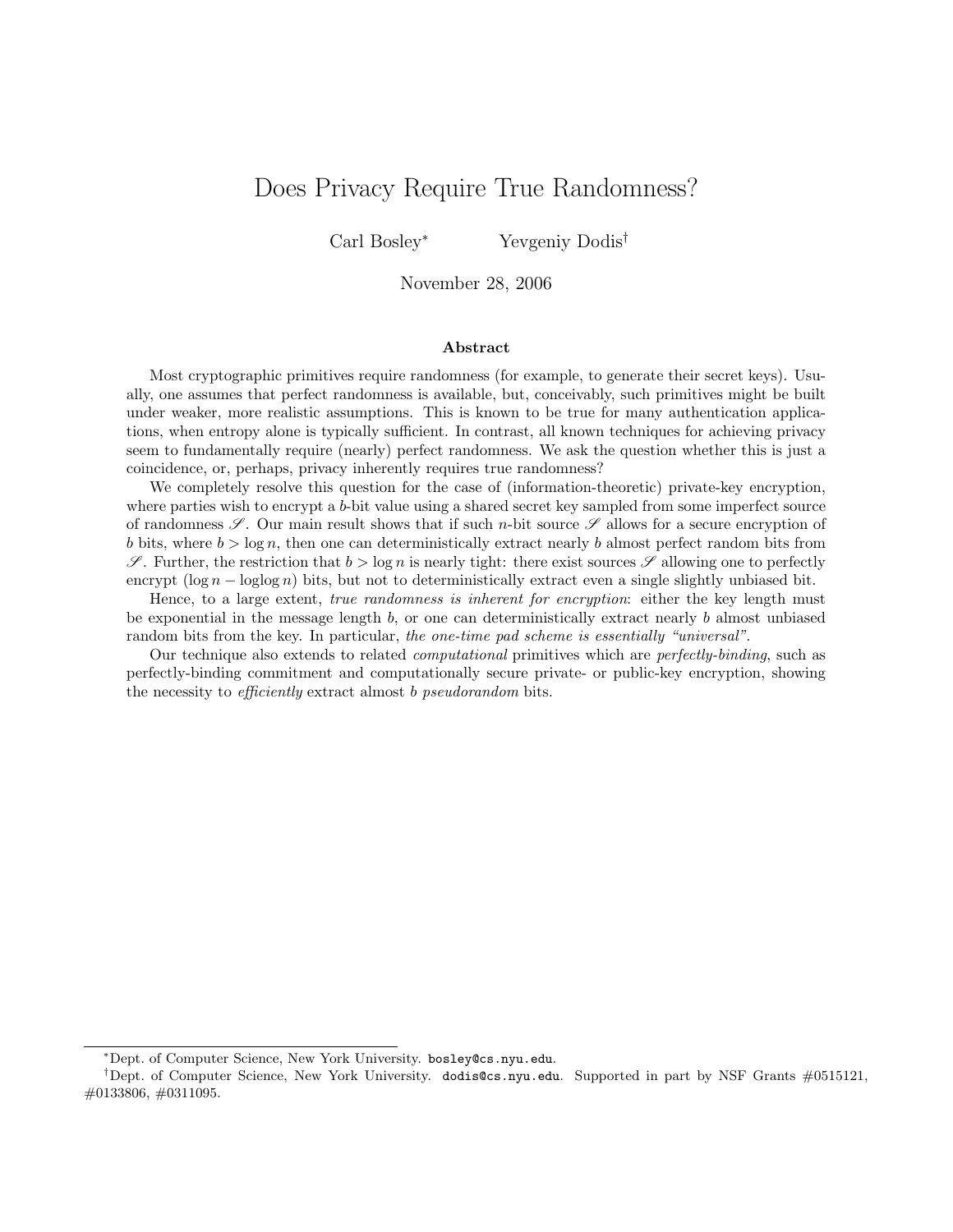## 1 Introduction

Randomness is important in many areas of computer science. It is especially indispensable in cryptography: secret keys must be random, and many cryptographic tasks, such as public-key encryption, secret sharing or commitment, require randomness for every use. Typically, one assumes that all parties have access to a perfect random source, but this assumption is at least debatable, and the question of what kind of imperfect random sources can be used for various applications has attracted a lot of attention.

EXTRACTION. The easiest such class of sources consists of *extractable* sources for which one can deterministically extract nearly perfect randomness, and then use it in any application. Although various examples of such non-trivial sources are known (see [\[TV00,](#page-16-0) [KRVZ06\]](#page-16-1) and the references therein), most natural sources, such as the so called entropy sources<sup>[1](#page-1-0)</sup> [\[SV86,](#page-16-2) [CG88,](#page-16-3) [Zuc96\]](#page-17-0), are easily seen to be non-extractable. One can then ask the natural question of whether perfect randomness is indeed inherent for the considered application, or perhaps one can do with weaker, more realistic assumptions. Clearly, the answer depends on the application.

Positive Results. For one such application domain, a series of celebrated results [\[VV85,](#page-17-1) [SV86,](#page-16-2) [CG88,](#page-16-3) [Zuc96,](#page-17-0) [ACRT99\]](#page-16-4) showed that entropy sources are sufficient for simulating probabilistic polynomial-time algorithms — namely, problems which do not inherently need randomness, but which could potentially be sped up using randomization. Thus, extremely weak imperfect sources can still be tolerated for this application domain. This result was later extended to interactive protocols by Dodis et al. [\[DOPS04\]](#page-16-5).

Moving to cryptographic applications, entropy sources are typically sufficient for authentication applications, since entropy is enough to ensure unpredictability. For example, in the non-interactive (i.e., onemessage) setting Maurer and Wolf [\[MW97\]](#page-16-6) show that, for a sufficiently high entropy rate (specifically, more than 1/2), entropy sources are indeed sufficient for unconditional one-time authentication (while Dodis and Spencer [\[DS02\]](#page-16-7) showed that smaller rate entropy sources are not sufficient to authenticate even a single bit). Moreover, in the interactive setting, Renner and Wolf [\[RW03\]](#page-16-8) show information-theoretic authentication protocols capable of tolerating any constant-fraction entropy rate. Finally, Dodis et al. [\[DOPS04\]](#page-16-5) consider the existence of computationally secure digital signature (and thus also message authentication) schemes, and, under (necessarily) strong, but plausible computational assumptions, once again showed that entropy sources are enough to build such signature schemes. From a different angle, [\[DS02\]](#page-16-7) also show that for all entropy levels (in particular, below 1/2) there exist "severely non-extractable" imperfect sources which are nevertheless sufficient for non-trivial non-interactive authentication. Thus, good sources for authentication certainly do not require perfect randomness.

Randomness for Privacy? The situation is much less clear for privacy applications, whose security definitions include some kind of indistinguishability. Of those, the most basic and fundamental is the question of (private-key) encryption, whose definition requires that the encryptions of any two messages are indistinguishable. (Indeed, this will be the subject of this work.)

With one exception (discussed shortly), all known results indicate that true randomness might be inherent for privacy applications, such as encryption. First, starting with Shannon's one-time scheme [\[Sha49\]](#page-16-9), all existing methods for building secure encryptions schemes, as well as other privacy primitives, crucially depend on perfect randomness somewhere in their design. And this is true even in the computational setting. For example, the Goldreich-Levin [\[GL89\]](#page-16-10) reduction from unpredictability to indistinguishability, as

<span id="page-1-0"></span><sup>&</sup>lt;sup>1</sup>Informally, entropy sources guarantee that every distribution in the family has a non-trivial amount of entropy (and possibly more restrictions), but do not assume independence between different symbols of the source. Thus, they are the most general sources one would wish to tolerate, since cryptography clearly requires entropy.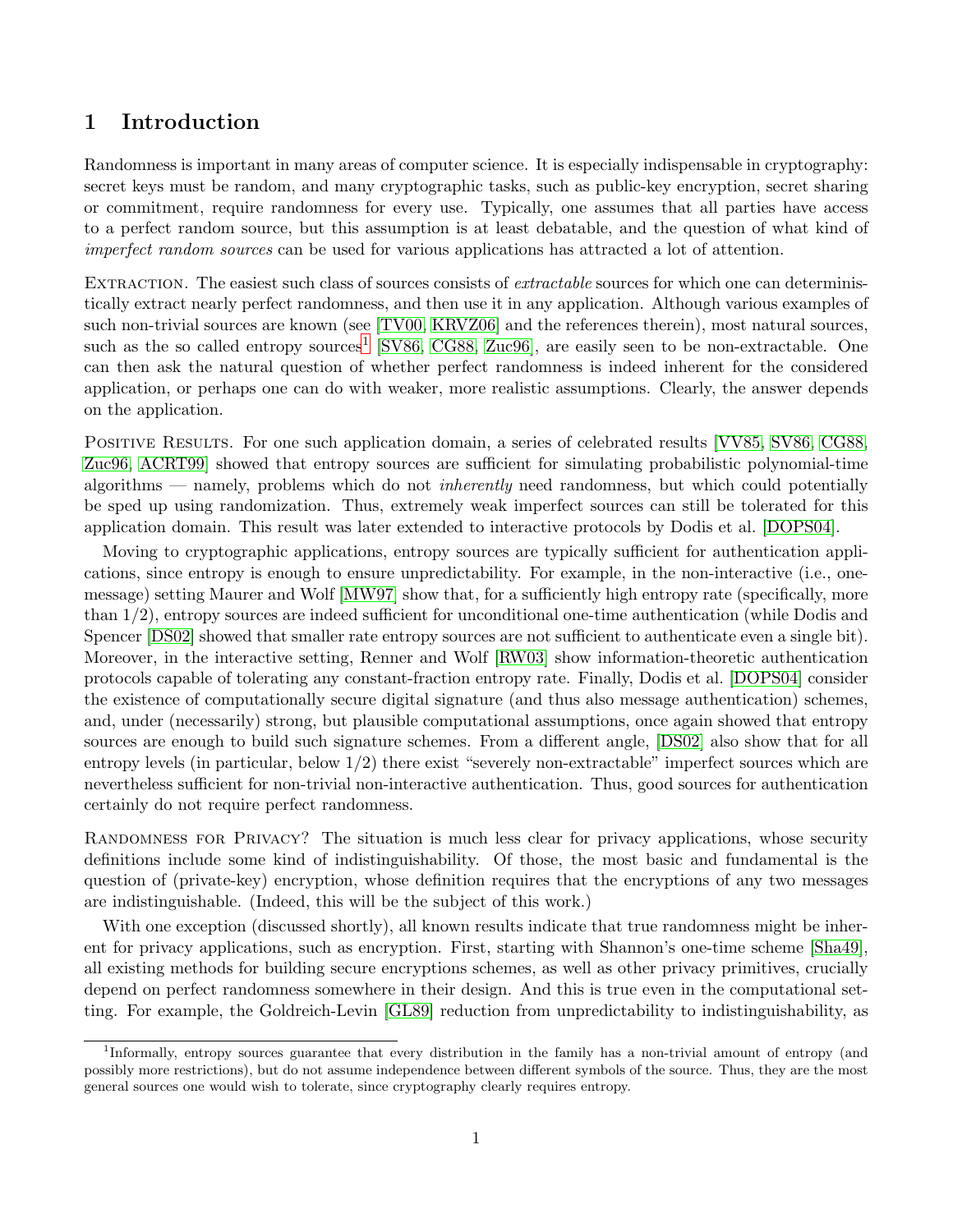well the the entire theory of pseudorandomness, crucially use a random seed to obtain the desired constructions. Second, attempts to build secure encryption schemes (and other privacy primitives) based on known "non-extractable" sources, such as various entropy sources, *provably failed*, indicating that such sources are indeed insufficient for privacy. For example, McInnes and Pinkas [\[MP90\]](#page-16-11) showed that unconditionally secure symmetric encryption cannot be based on entropy sources, even if one is restricted to encrypting a single bit. This result was subsequently strengthened by Dodis et al. [\[DOPS04\]](#page-16-5), who showed that entropy sources are not sufficient even for computationally secure encryption (as well as essentially any other task involving "privacy", such as commitment, zero-knowledge and others).

The only reassuring result in the other direction is the work of Dodis and Spencer [\[DS02\]](#page-16-7), who considered the setting of symmetric encryption, where the shared secret key comes from an imperfect random source, instead of being truly random. In this setting, they constructed a particular non-extractable imperfect source, nevertheless allowing one to perfectly encrypt a single bit. By itself, this result is not surprising. For example, a uniform distribution on  $\{0, 1, 2\}$  allows one to encrypt a bit (by addition modulo 3), but not to extract a bit, which is obvious. Indeed, the actual contribution of [\[DS02\]](#page-16-7) was not to show that the separation between one bit encryption and extraction  $exists$  — as we just saw, this is trivial — but to show that a very strong separation still holds even if one additionally requires all the distributions in the imperfect source to have high entropy (in fact, very close to  $n$ ). In practice, however, we typically care about encrypting considerably more than a single bit. In such cases, it is certainly unreasonable to expect that, say, encryption of b bits will necessarily imply extraction of exactly b bits (which was indeed disproved by [\[DS02\]](#page-16-7) for  $b = 1$ ). One would actually *expect* that an implication, if true, would lose at least a few bits (perhaps depending on the statistical distance  $\varepsilon$  from the uniform distribution that we want our extraction to achieve).

In particular, the results of [\[DS02\]](#page-16-7) leave open the following extreme possibilities: (a) perhaps any source encrypting already two bits must be extractable; or (b) perhaps there exists an  $n$ -bit source allowing one to perfectly encrypt almost n bits, and yet not to extract even a single bit. Clearly, possibility (a) would strongly indicate that true randomness is inherent for encryption, while possibility (b) that it is not. As we will see shortly, both (a) and (b) happen to be false, but our point is that the results of [\[DS02\]](#page-16-7) regarding one-bit encryption and extraction do not answer what we feel is the more appropriate question:

> Assume an imperfect source allows for a secure private-key encryption of b bits. Does this necessarily imply one can deterministically extract at least one (and, hopefully, close to b) nearly perfect bits from this source?

OUR RESULT. We resolve the above question. Our main result shows that if an *n*-bit source  $\mathscr{S}$  allows for a secure (and even slightly biased) encryption of b bits, where  $b > \log n$ , then one can deterministically extract almost b nearly perfect random bits from  $\mathscr{S}$ ; see Theorem [1\(](#page-4-0)a) for the precise bound. Moreover, the restriction that  $b > \log n$  is essentially tight: there exist imperfect sources allowing one to perfectly encrypt  $b \approx \log n - \log \log n$  bits, from which one cannot deterministically extract even a single slightly unbiased (let alone random!) bit; see Theorem  $1(b).<sup>2</sup>$  $1(b).<sup>2</sup>$  $1(b).<sup>2</sup>$  Hence, to a large extent, true randomness is inherent for (information-theoretic) private-key encryption:

> Either the key length n must be exponential in the message length b, or One can deterministically extract almost b nearly random bits from the key.

<span id="page-2-0"></span><sup>&</sup>lt;sup>2</sup>This result is a non-trivial extension of the separation of  $[DS02]$  from 1-bit to (roughly) (log n)-bit encryption. Indeed, without the entropy constraints, our proof is considerably more involved than that of [\[DS02\]](#page-16-7). See also Section [4.5.](#page-11-0)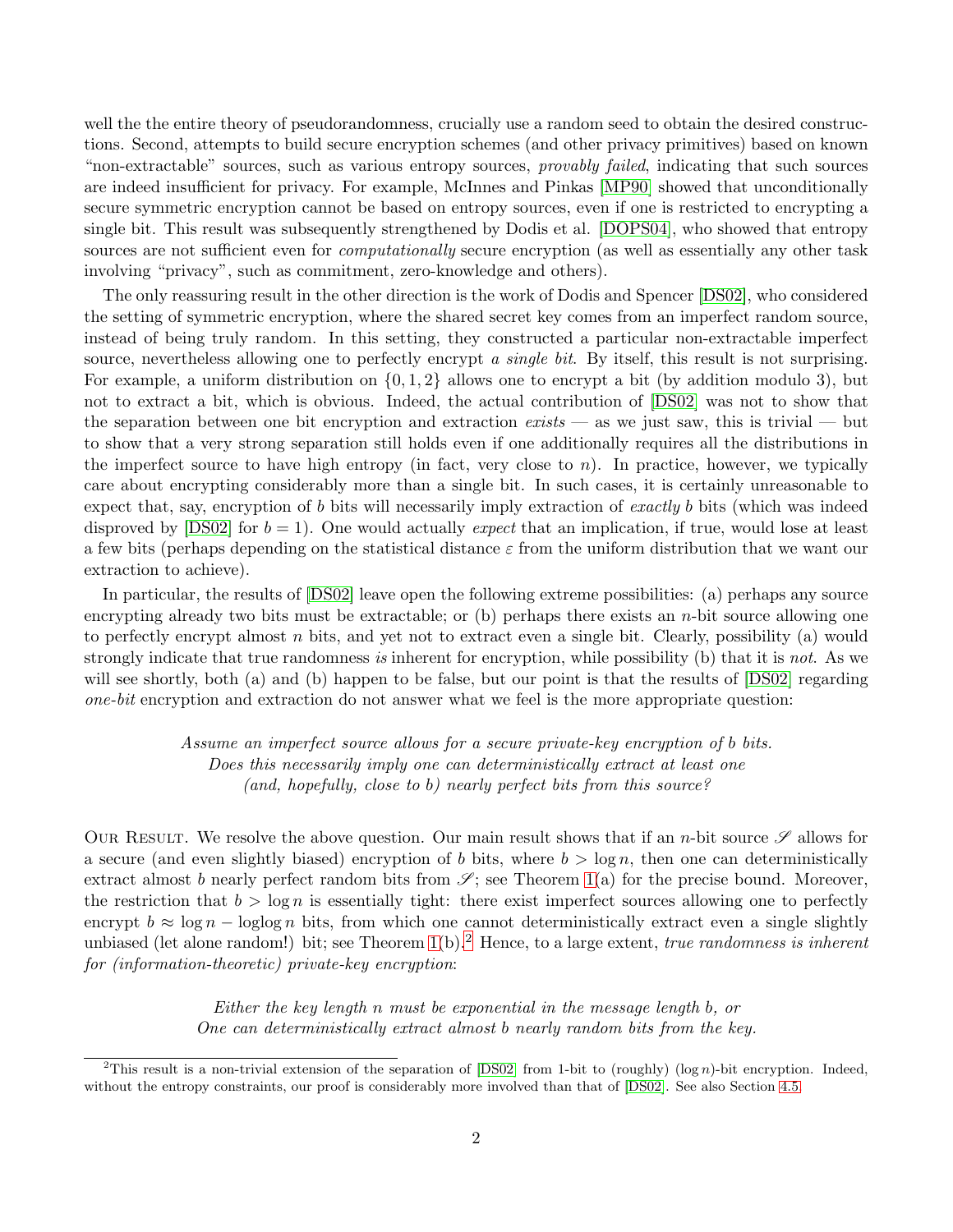In particular, in the case when b is large enough, so that it is infeasible to sample more than  $2^b$  (imperfect) bits for one's secret key, our result implies the following. In order to build a secure b-bit encryption scheme, one must come up with a source of randomness from which one can already deterministically extract almost b nearly random bits! Notice, since such extracted bits can then be used as a one-time pad, we get that any b-bit encryption scheme can in principle be converted to a "one-time-pad-like" scheme capable of encrypting nearly b bits! In this sense, our results show that, for the purpose of information-theoretically encrypting a "non-trivial" number of bits, the one-time pad scheme is essentially "universal".

EXTENSIONS. Our result can be extended in several ways.

First, the basic extractor we construct is inefficient, even if the encryption scheme is efficient (i.e., runs in time polynomial in n). However, using the technique of Trevisan and Vadhan  $[TV00]$  (see also [\[DSS01,](#page-16-12) [Dod00\]](#page-16-13)), we can obtain the following marginally weaker result which maintains efficiency: if a source  $\mathscr S$  enables an *efficient* encryption of  $b > \log n$  bits, then there exists an *efficient* deterministic extractor allowing one to extract roughly  $(b - \log n)$  nearly perfect bits from  $\mathscr S$ . Despite the small loss of  $\log n$  bits, we still get the same pessimistic conclusion: unless the key is exponential in the message length, efficient encryption implies efficient extraction of nearly the same number of bits.

Second, our technique extends to computationally secure privacy primitives which are *perfectly (or statis*tically) binding, which includes perfectly-binding commitment (which, therefore, must be computationally hiding) and computationally secure private- or public-key encryption. Specifically, let  $\lambda$  be the security parameter,  $n = \text{poly}(\lambda)$  be the number of random bits coming from the imperfect source  $\mathscr{S}$ , and assume that  $\mathscr S$  is good enough to *efficiently* (i.e., in time polynomial in  $\lambda$ ) implement the required *computationally* secure (but perfectly-binding) primitive on  $b = \omega(\log \lambda)$  bits. Then we show that there exists an *efficient* extractor capable of extracting  $b(1 - o(1))$  pseudorandom bits from  $\mathscr{S}$ . Of course, at this point one can also apply a pseudorandom generator, whose existence is typically implied by the existence of the corresponding computational primitive, to stretch the extracted (pseudo)randomness further by any polynomial amount. Also, since every *individual* pseudorandom bit must actually be *statistically* random (otherwise, the distinguisher succeeds by simply outputting this bit), we still get that any of the above computationally secure primitives on  $b = \omega(\log \lambda)$  bits requires at least some nearly perfect randomness.

To summarize, non-trivial computationally secure primitives which are perfectly binding require some efficiently extractable true randomness.

Organization. We define the needed notation in Section [2,](#page-3-0) which also allows us to formally state our main result (Theorem [1\)](#page-4-0). In Section [3](#page-5-0) we prove that encryption of  $b > \log n$  bits using an n-bit key implies extraction of roughly b random bits, and mention the "computational" extensions of this result. In Section [4,](#page-9-0) which is the main technical section, we show that encryption of up to  $(\log n - \log \log n)$  bits does not necessarily imply extraction of even a single bit. Finally, in Section [5](#page-15-0) we conclude and state some open problems.

## <span id="page-3-0"></span>2 Notation and Definitions

We use calligraphic letters, like  $\mathcal{X}$ , to denote finite sets. The corresponding large letter X is then used to denote a random variable over  $\mathcal{X}$ , while the lowercase letter x denotes a particular element from  $\mathcal{X}$ .  $U_{\mathcal{X}}$ denotes the uniform distribution over  $\mathcal{X}$ . A source  $\mathcal{S}$  over  $\mathcal{X}$  is a set of distributions over  $\mathcal{X}$ . We write  $X \in \mathscr{S}$  to state that  $\mathscr{S}$  contains a distribution X.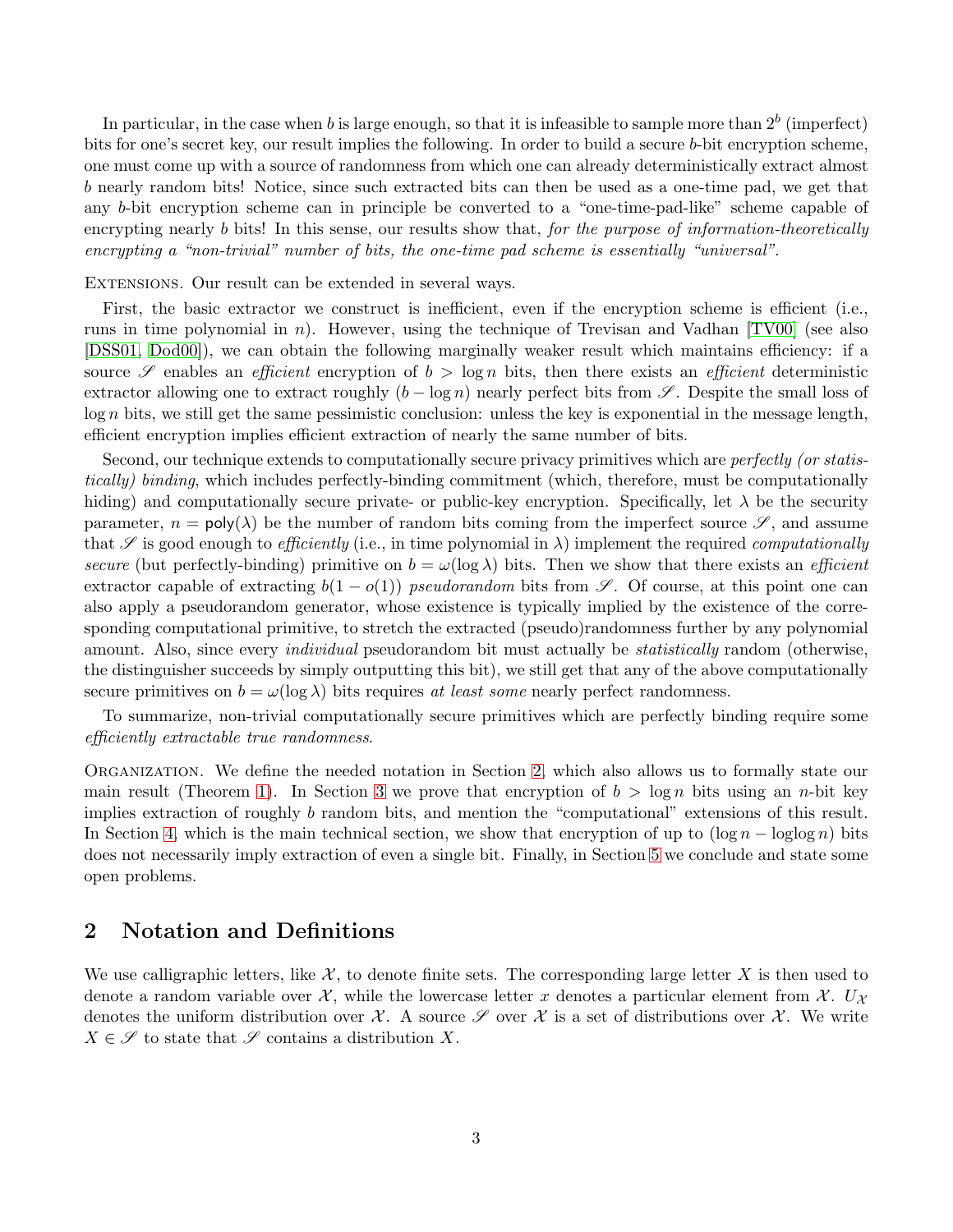<span id="page-4-2"></span>The statistical distance  $SD(X_1, X_2)$  between two random variables  $X_1, X_2$  is

$$
SD(X_1, X_2) = \frac{1}{2} \sum_{x \in \mathcal{X}} |Pr[X_1 = x] - Pr[X_2 = x]| \tag{1}
$$

$$
= \max_{\mathcal{T} \subseteq \mathcal{X}} (\Pr[X_1 \in \mathcal{T}] - \Pr[X_2 \in \mathcal{T}]) \tag{2}
$$

If  $SD(X_1, X_2) \leq \varepsilon$ , this means that no (even computationally unbounded) distinguisher D can tell apart a sample from  $X_1$  from a sample from  $X_2$  with an advantage greater than  $\varepsilon$ .

DEFINITION 1 A random variable R over R is  $\varepsilon$ -fair if  $SD(R, U_R) \leq \varepsilon$ . Given a source  $\mathscr S$  over some set K, a function Ext :  $K \to \mathcal{R}$  is an  $(\mathscr{S}, \varepsilon)$ -extractor if for all  $K \in \mathscr{S}$ , Ext $(K)$  is  $\varepsilon$ -fair:

$$
SD(Ext(K), U_{\mathcal{R}}) \le \varepsilon
$$
\n(3)

If such Ext exists for  $\mathscr{S}$ , we say that  $\mathscr{S}$  is  $(\mathcal{R}, \varepsilon)$ -extractable.

DEFINITION 2 An encryption scheme  $\mathcal E$  over message space M, key space K and ciphertext space C is a pair of algorithms  $\mathsf{Enc}: \mathcal{K} \times \mathcal{M} \to \mathcal{C}$  and  $\mathsf{Dec}: \mathcal{K} \times \mathcal{C} \to \mathcal{M}$ , which for all keys  $k \in \mathcal{K}$  and messages  $m \in \mathcal{M}$ satisfies  $\mathsf{Dec}(k,\mathsf{Enc}(k,m)) = m$ .

Given a source  $\mathscr S$  over K, we say that the encryption scheme  $\mathscr E$  is  $(\mathscr S,\delta)$ -secure if for all messages  $m_1, m_2 \in \mathcal{M}$  and all distributions  $K \in \mathcal{S}$  we have

$$
SD(Enc(K, m_1), Enc(K, m_2)) \le \delta
$$
\n<sup>(4)</sup>

If S admits some  $(\mathscr{S}, \delta)$ -secure encryption E over M, we say that S is  $(\mathcal{M}, \delta)$ -encryptable. When  $\delta = 0$ , we say that  $\mathcal E$  is perfect on  $\mathcal S$ , and  $\mathcal S$  is perfectly encryptable (on  $\mathcal M$ ).

Throughout we will use the following capital letters to denote the cardinalities of various sets: key set cardinality  $|\mathcal{K}| = N$ , message set cardinality  $|\mathcal{M}| = B$ , ciphertext set cardinality  $|\mathcal{C}| = S$ , and extraction space cardinality  $|\mathcal{R}| = L$ . Although our results are general, for historical reasons it is customary to translate the results into "bit-notation". To accommodate these conventions, we let  $b = \log B$ ,  $\ell = \log L$ ,  $n = \log N$  (here and elsewhere, all the logarithms are base 2), and will use the terms "b-bit encryption", " $\ell$ -bit extraction" or "n-bit key" with the obvious meanings attached. Moreover, we will slightly abuse the terminology and say that a source  $\mathscr S$  is (1) n-bit if it is over a set K and  $|\mathcal{K}| = N$ ; (2)  $(\ell, \varepsilon)$ -extractable if it is  $(\mathcal{R}, \varepsilon)$ -extractable and  $|\mathcal{R}| = L$ , and (2)  $(b, \delta)$ -encryptable if it is  $(\mathcal{M}, \delta)$ -encryptable and  $|\mathcal{M}| = B$ . Clearly, when  $b, \ell$  or n are integers, this terminology is consistent with our intuitive understanding.

With this in mind, our main result can be restated as follows:

<span id="page-4-0"></span>Theorem 1 Secure encryption of b bits with an n-bit key requires nearly perfect randomness (in fact, almost b random bits!) if and only if b is greater than  $\log n$ . More precisely,

- (a)  $\forall \varepsilon > 0$ , if  $\mathscr{S}$  is  $(b, \delta)$ -encryptable, and  $b > \log n + 2 \log \left( \frac{1}{\varepsilon} \right)$  $(\frac{1}{\varepsilon})$ , then  $\mathscr S$  is  $(b-2\log(\frac{1}{\varepsilon}))$  $(\frac{1}{\varepsilon})$ ,  $\varepsilon + \delta$ )-extractable. Further, if the encryption scheme is efficient (i.e., polynomial in  $n$ ), then there exists an efficient extractor outputting  $(b - \log n - 2 \log (\frac{1}{\varepsilon}))$  $(\frac{1}{\varepsilon})$  – 2) bits within statistical distance  $(\varepsilon + \delta)$  from uniform. Thus, encryption of  $b > \log n$  bits implies extraction of almost b nearly perfect bits.
- (b) For any  $b \le \log n \log \log n 2$ ,<sup>[3](#page-4-1)</sup> there exists a source  $\mathscr S$  which is  $(b, 0)$ -encryptable, but not  $(1, \varepsilon)$ extractable, where  $\varepsilon = \frac{1}{2} - 2^{(2b - \frac{n}{2b})} \ge \frac{1}{2} - \frac{1}{16n^2}$ . Thus, even perfect encryption of nearly  $\log n$  bits does not imply extraction of even a single slightly unbiased bit.

<span id="page-4-1"></span><sup>&</sup>lt;sup>3</sup>The formula also holds for  $b = \log n - \log \log n - 1$ , but yields a slightly smaller  $\varepsilon = \frac{1}{2} - \frac{1}{4 \log n}$ .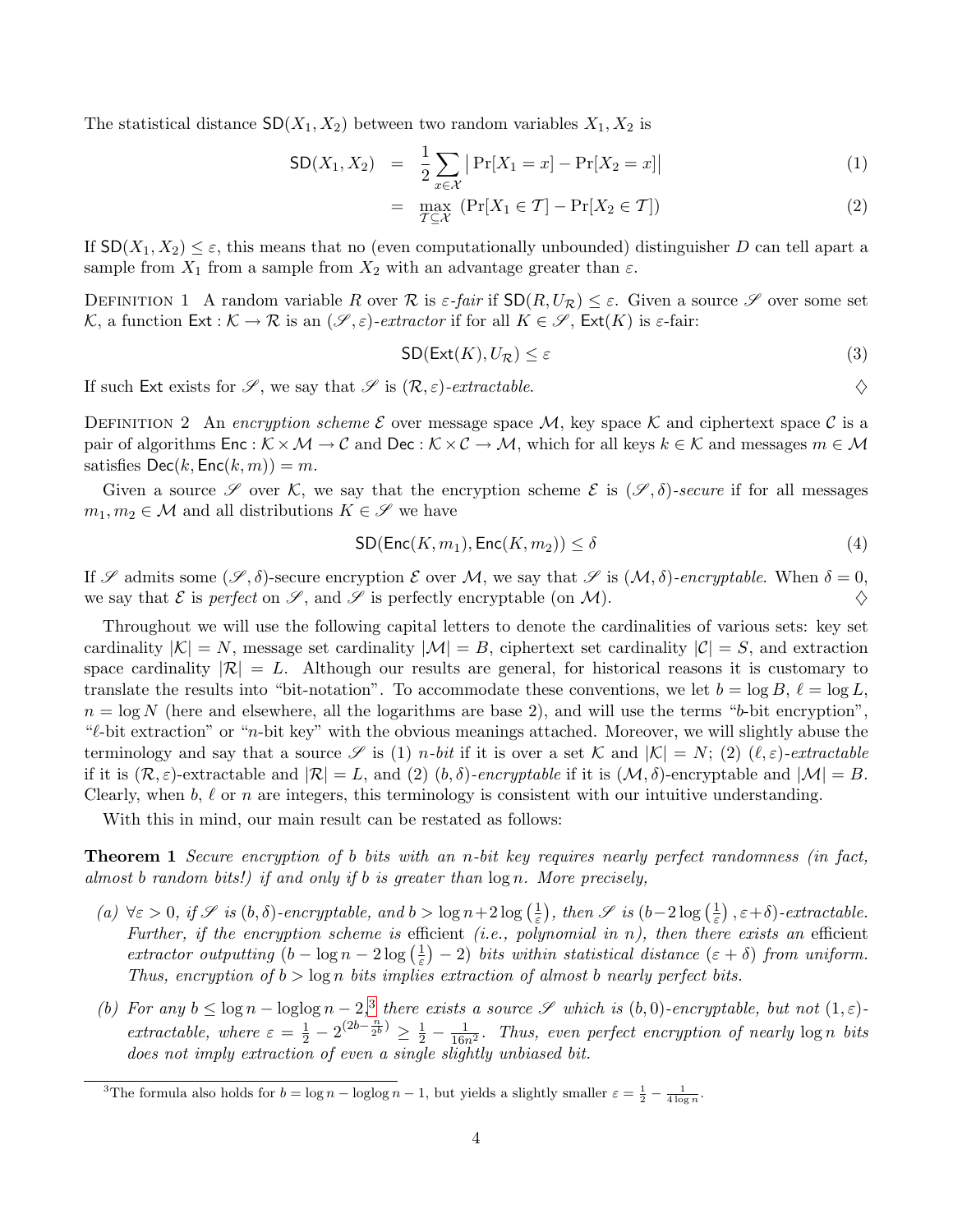## <span id="page-5-0"></span>3 Encryption  $\Rightarrow$  Extraction if  $b > \log n$

In this section we prove the implication given in Theorem  $1(a)$ , which shows that encryption of b bits implies extraction of nearly b bits. Assume  $\mathcal{E} = (Enc, Dec)$  is  $(\mathcal{S}, \delta)$ -secure over message space M, ciphertext space C and key space K. For convenience, let us identify the message space M with  $\{1,\ldots,B\}$ . Also, let  $\ell$  (to be specified later) denote the number of bits we wish to extract,  $L = 2^{\ell}$ , and R be an arbitrary set of cardinality L.

We start constructing the needed extractor  $Ext : \mathcal{K} \to \mathcal{R}$  by showing that it is sufficient to construct a good extractor  $\mathsf{Ext}' : \mathcal{C} \to \mathcal{R}$  for an auxiliary source  $\mathscr{S}'$ , defined by

$$
\mathscr{S}' = \{ \text{Enc}(k, U_{\mathcal{M}}) \mid k \in \mathcal{K} \}
$$

<span id="page-5-3"></span>**Lemma 1** If  $\mathscr{S}'$  is  $(\ell, \varepsilon)$ -extractable and  $\mathscr{E}$  is  $(\mathscr{S}, \delta)$ -secure, then  $\mathscr{S}$  is  $(\ell, \varepsilon + \delta)$ -extractable. In fact, if Ext' is the assumed extractor for  $\mathscr{S}'$ , then the following extractor Ext is the claimed extractor for  $\mathscr{S}$ :

<span id="page-5-1"></span>
$$
Ext(k) = Ext'(Enc(k, 1))
$$
\n(5)

**Proof:** Take any distribution  $K \in \mathscr{S}$ , and let  $p_k = \Pr[K = k]$ . Also, let  $\text{Ext}'$  be the assumed  $(\mathscr{S}', \varepsilon)$ extractor. Thus,  $SD(Ext'(Enc(k, U_M)), U_R) \leq \varepsilon$  for all  $k \in K$ . Then, using definition of Ext in Equation [\(5\)](#page-5-1), we have

$$
\begin{array}{rcl} \mathsf{SD}(\mathsf{Ext}(K),\ U_{\mathcal{R}}) & = & \mathsf{SD}(\mathsf{Ext}'(\mathsf{Enc}(K,1)),\ U_{\mathcal{R}}) \\ & \leq & \mathsf{SD}(\mathsf{Enc}(K,1),\ \mathsf{Enc}(K,U_{\mathcal{M}})) + \mathsf{SD}(\mathsf{Ext}'(\mathsf{Enc}(K,U_{\mathcal{M}})),\ U_{\mathcal{R}}) \\ & \leq & \delta + \sum_{k} p_k \cdot \mathsf{SD}(\mathsf{Ext}'(\mathsf{Enc}(k,U_{\mathcal{M}})),\ U_{\mathcal{R}}) \\ & \leq & \delta + \sum_{k} p_k \cdot \varepsilon \ = \ \delta + \varepsilon \end{array}
$$

The first inequality follows from the triangle inequality on statistical distance. The second — from the δ-security of the encryption (stating that encryption of 1 is δ-close to the encryption of a random message  $U_{\mathcal{M}}$ ) and the convexity of statistical distance (when expanding K as the convex combination of "point" distributions). Finally, the last inequality follows from the fact that  $Ext'$  is an  $\varepsilon$ -fair extractor for  $\mathscr{S}'$ .

The point of this reduction (which is the only place in our argument using the  $\delta$ -security of  $\mathcal{E}$ ) is to reduce the task of constructing an extractor for our (potentially infinite) source  $\mathscr S$  to an extractor for a source  $\mathscr{S}'$  containing "only" N distributions. Moreover, every distribution  $D_k \stackrel{\text{def}}{=} \text{Enc}(k, U_M)$  in  $\mathscr{S}'$ contains b bits of entropy. Indeed, for any  $k \in \mathcal{K}$  and  $m_1 \neq m_2$ , we have  $\textsf{Enc}(k, m_1) \neq \textsf{Enc}(k, m_2)$ , since otherwise one would not be able to recover the message from the ciphertext.<sup>[4](#page-5-2)</sup> Thus, each  $D_k$  is a uniform distribution on some B-element subset of the ciphertext space  $C$ : we call such distributions  $b$ -flat. It turns out that this is the only thing we need to know to ensure the existence of a good extractor for  $\mathscr{S}'$ !

<span id="page-5-4"></span>**Lemma 2** Assume  $\mathscr{S}' = \{D_k \mid k \in \mathcal{K}\}\$ is any collection of b-flat distributions of cardinality N over some space C, where  $b > \log \log N + 2 \log \left( \frac{1}{\varepsilon} \right)$  $\frac{1}{\varepsilon}$ ). Then  $\mathscr{S}'$  is  $(b-2\log\left(\frac{1}{\varepsilon}\right))$  $(\frac{1}{\varepsilon})$ ,  $\varepsilon$ )-extractable.

<span id="page-5-2"></span><sup>&</sup>lt;sup>4</sup>This is the only place where we use the existence of the decryption algorithm. This is why our result will later extend to any perfectly (or statistically) binding primitive.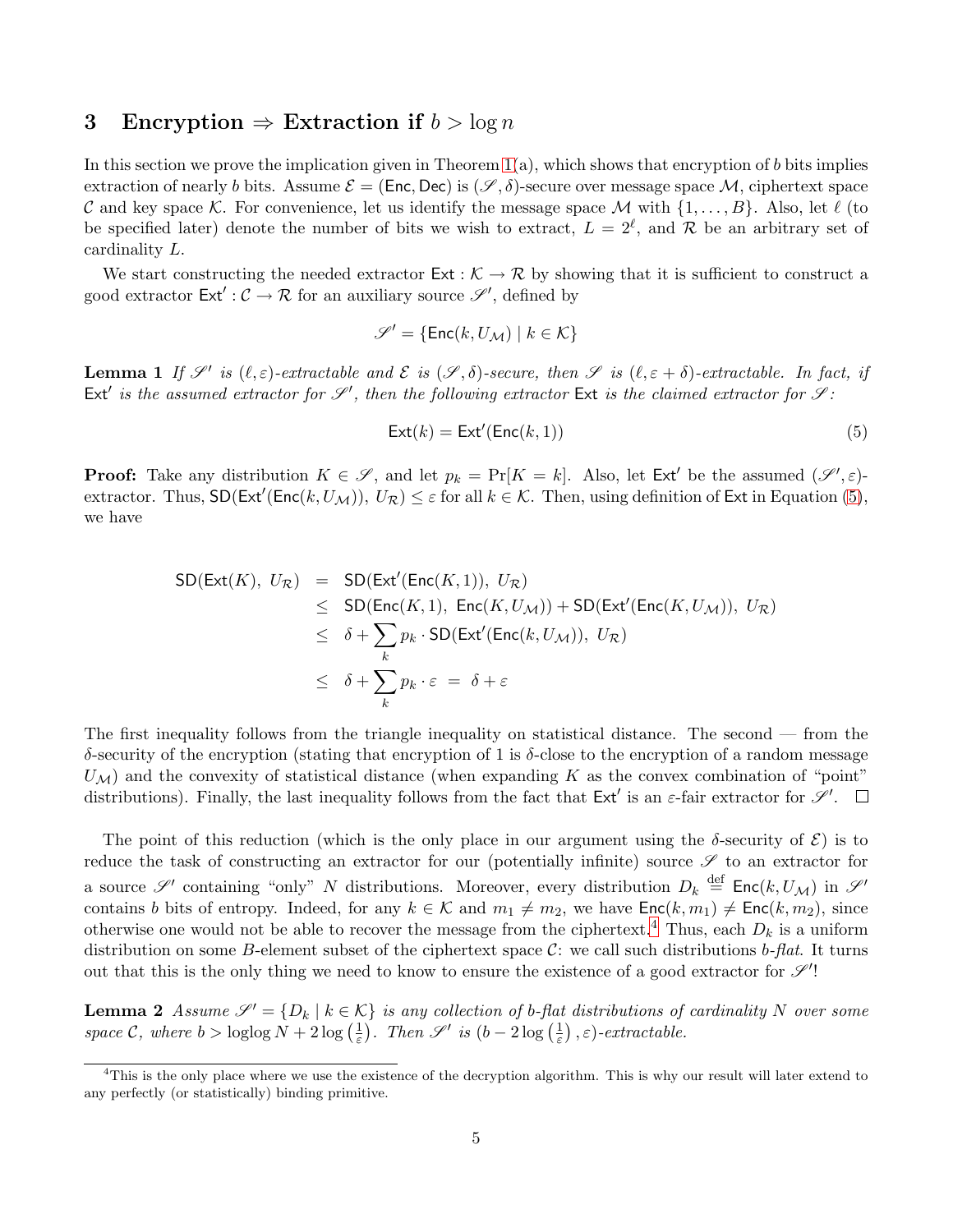**Proof:** Let  $\ell = b - 2 \log \left( \frac{1}{\epsilon} \right)$  $(\frac{1}{\varepsilon})$ , so that  $L = \varepsilon^2 B$ . We show that a completely *random* function  $f : C \to \mathcal{R}$ gives a required deterministic extractor Ext′ with non-zero (in fact, overwhelming!) probability, implying that the claimed Ext' exists. Take any fixed  $k \in \mathcal{K}$  and any fixed subset  $\mathcal{T} \subseteq \mathcal{R}$ . Let  $p \stackrel{\text{def}}{=} |\mathcal{T}|/|\mathcal{R}|$  be the density of  $\mathcal T$ . For any fixed f, define the quantity

<span id="page-6-0"></span>
$$
\Delta_f(k, \mathcal{T}) \stackrel{\text{def}}{=} \Pr[f(D_k) \in \mathcal{T}] - \Pr[U_{\mathcal{R}} \in \mathcal{T}] \tag{6}
$$

and let us estimate  $Pr_f[\Delta_f(k, T) > \varepsilon]$  as follows. First, it is clear that  $Pr[U_{\mathcal{R}} \in T] = p$ . Second, assume  $D_k$  is a uniform distribution over some set  $\{c_1, \ldots, c_B\} \subseteq \mathcal{C}$ , and let  $X_m$  denote an indicator random variable which is 1 if and only if  $f(c_m) \in \mathcal{T}$ . Clearly, if f is random, we have  $Pr_f[X_m = 1] = p$ . Also, letting  $\hat{X} = \frac{1}{B}$  $\frac{1}{B} \cdot \sum_{m} X_m$  be the average of B independent indicator variables  $X_m$ , for any fixed f we get  $Pr[f(D_k) \in T] = \frac{1}{B} \cdot \sum_m X_m = \hat{X}$ . Thus, recalling the definition of  $\Delta_f(k, T)$  from Equation [\(6\)](#page-6-0), using  $\mathbb{E}[X] = p = \Pr[U_{\mathcal{R}} \in \mathcal{T}]$ , and applying the standard additive Chernoff bound to X<sup>i</sup>, we get

$$
\Pr_f[\Delta_f(k, T) > \varepsilon] = \Pr_f[\hat{X} - p > \varepsilon] \le e^{-2\varepsilon^2 B}
$$

We now take a union bound over all  $\mathcal{T} \subseteq \mathcal{R}$  and all  $k \in \mathcal{K}$ . Recalling definition of  $\Delta_f(k, \mathcal{T})$  (Equation [\(6\)](#page-6-0)), using  $b > \log \log N + 2 \log \left( \frac{1}{\varepsilon} \right)$  $(\frac{1}{\varepsilon})$  (so  $N < 2^{\varepsilon^2 B}$ ) and  $\ell = b - 2 \log \left( \frac{1}{\varepsilon} \right)$  $(\frac{1}{\varepsilon})$  (so  $2^L = 2^{\varepsilon^2 B}$ ), we conclude that

$$
\Pr_f[\exists k, \mathcal{T} \text{ s.t. } \Pr[f(D_k) \in \mathcal{T}] - \Pr[U_{\mathcal{R}} \in \mathcal{T}] > \varepsilon] \le N \cdot 2^L \cdot e^{-2\varepsilon^2 B} = 2^{-\Omega(\varepsilon^2 B)} \ll 1
$$

Thus, there exists a specific f such that  $Pr[f(D_k) \in T] - Pr[U_{\mathcal{R}} \in T] \leq \varepsilon$ , for all subsets T and keys k. Using the definition of statistical distance (Equation [\(2\)](#page-4-2)), this means that  $\mathsf{SD}(f(D_k), U_{\mathcal{R}}) \leq \varepsilon$  for all  $k \in \mathcal{K}$ , completing the proof.  $\Box$ 

The first assertion of Theorem [1\(](#page-4-0)a) follows immediately by combining Lemma [1](#page-5-3) and Lemma [2.](#page-5-4) In the following subsections we mention the extensions to efficient extraction and other computational primitives which are perfectly-binding.

### 3.1 Efficient Encryption Implies Efficient Extraction

Using Lemma [1](#page-5-3) (and, in particular, Equation [\(5\)](#page-5-1)), we see that when the encryption algorithm Enc is efficient (i.e., runs in time polynomial in n), to construct an efficient extractor Ext for  $\mathscr S$  it suffices to construct an efficient extractor  $Ext'$  for the source  $\mathscr{S}'$  consisting of N efficiently samplable b-flat distributions  $D_k =$  $Enc(k, U_M)$ , where  $k \in K$ . Unfortunately, the extractor  $Ext'$  that we built for  $\mathscr{S}'$  via Lemma [2](#page-5-4) was generally inefficient. Luckily, we can build an efficient extractor for  $\mathscr{S}'$  using the technique of Trevisan and Vadhan [\[TV00\]](#page-16-0), which was later explored in more detail by [\[Dod00\]](#page-16-13).

<span id="page-6-1"></span>The idea is to sample the function f (which will define  $Ext'$ ) at random from any family  $\mathcal{F}_t$  of t-wise independent functions from C to R. Recall, such families have the property that for any distinct  $c_1 \ldots c_t \in \mathcal{C}$ , the values  $f(c_1) \ldots f(c_t)$  are random and independent from each other, if f is chosen at random from  $\mathcal{F}_t$ . Also, one can construct t-wise independent function families where each f can be evaluated in time polynomial in t and s, where s is the length of an element of  $\mathcal{C}$ . Since the encryption scheme is efficient, s is polynomial in n. Thus, as long as t is polynomial in n, every member  $f \in \mathcal{F}_t$  will be efficiently computable. As was shown by [\[TV00,](#page-16-0) [Dod00\]](#page-16-13), setting  $t = O(n)$  is already enough: the following Lemma (essentially from [\[Dod00\]](#page-16-13)) is proven for self-containment and because it uses a slightly different parameter setting.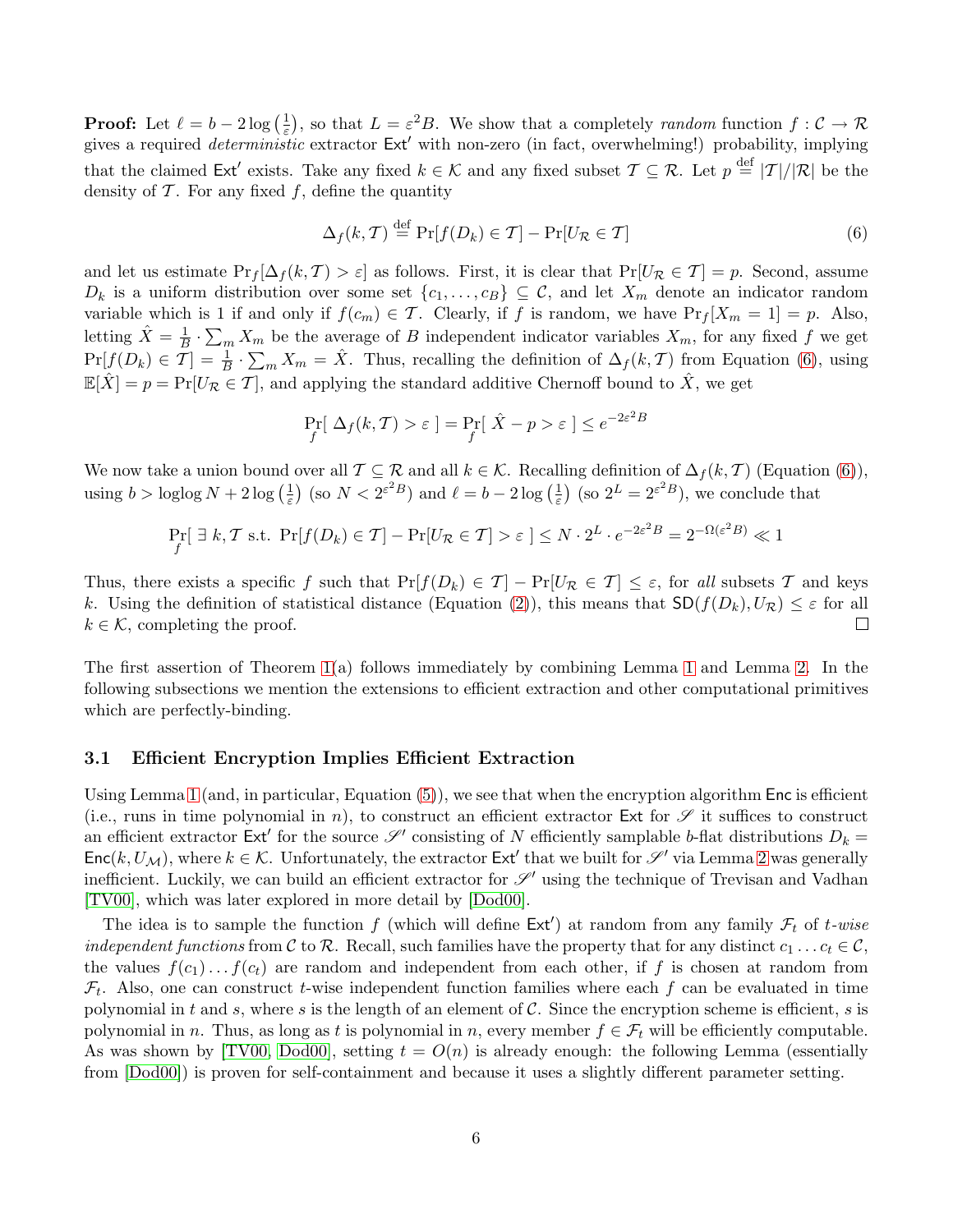**Lemma 3** ([\[Dod00\]](#page-16-13)) Assume  $\ell \leq b - \log n - 2 \log(\frac{1}{\varepsilon}) - 2$ , and f is chosen at random from a family of 2n-**EXECUTE:**  $\mathcal{E} \subseteq \mathcal{E}$  is  $\mathcal{E} \subseteq \mathcal{E}$  and f is chosen at random from a family by  $2\mathcal{E}$ <br>wise independent functions from C to R, where  $|\mathcal{R}| = L = 2^{\ell}$ . Then for any collection  $\mathcal{S}' = \{D_k | k \in \mathcal{K}\}\$ of b-flat distributions of cardinality  $2^n$  over C,  $Pr_f[f]$  is not an  $(\mathscr{S}', \varepsilon)$ -extractor  $] < 2^{-n}$ .

**Proof:** The first attempt to prove this result would be to use the same proof template as in Lemma [2.](#page-5-4) Namely, to prove that for any subset  $\mathcal{T} \subseteq \mathcal{R}$  and any b-flat distribution  $D_k \in \mathscr{S}'$ ,  $\Pr_f[f(D_k) \in \mathcal{T}]$  is unlikely to be different from its expectation  $Pr[U_{\mathcal{R}} \in \mathcal{T}]$  by more then  $\varepsilon$ . Unfortunately, with "only" a t-wise independent function  $f$ , the tail bound we would get for this undesirable event is not strong enough to take the union bound over all subsets  $\mathcal T$  (unless t is exponential in b, which was the case when a truly random f was chosen in Lemma [2\)](#page-5-4). Instead, we will only consider "singleton" sets  $\mathcal{T} = \{r\}$ , for  $r \in \mathcal{R}$ , but will prove a stronger bound on  $\Delta_f(k, \{r\}) \stackrel{\text{def}}{=} (\Pr_f[f(D_k) = r] - \frac{1}{L})$  $\frac{1}{L}$ ) when  $\ell \leq b - 2 \log \left( \frac{1}{\varepsilon} \right)$  $(\frac{1}{\varepsilon}) - \log n - 2.$ This stronger bound will enable us to use Equation  $(1)$  (rather than Equation  $(2)$ ) when bounding the statistical distance, and then take a union bound over "only" L singleton sets  $\{r\}$  instead of  $2^L$  subsets T. Details follow.

We fix any  $k \in \mathcal{K}$ ,  $r \in \mathcal{R}$ , and estimate  $\Pr_f[|\Delta_f(k, \{r\})| > \frac{2\varepsilon}{L}$  $\frac{2\varepsilon}{L}$  ]. We do it similarly to Lemma [2.](#page-5-4) Assume  $D_k$  is a uniform distribution over some set  $\{c_1, \ldots, c_B\} \subseteq \overline{C}$ , and let  $X_m$  denote an indicator random variable which is 1 if and only if  $f(c_m) = r$ . Since f is 2n-wise independent, so are the variables  $\{X_m\}$ : any 2n of them are random and independent from each other. Let  $X = \sum_m X_m$ . Then  $\Pr_f[X_m = 1] =$  $\Pr_f[f(c_m) = r] = \frac{1}{L}$ , and  $\mathbb{E}[X] = \frac{B}{L}$ . Also,

<span id="page-7-0"></span>
$$
\Delta_f(k, \{r\}) = \frac{1}{B} \cdot \sum_{m} \Pr[f(c_m) = r] - \frac{1}{L} = \frac{1}{B} \cdot (X - \mathbb{E}[X]) \tag{7}
$$

Next, we use the tail bound for the sum  $X$  of  $t$ -wise independent random variables from [\[Dod00\]](#page-16-13) (Theorem 5, page 48). It says that if  $t \geq 8$  is an even integer and  $\varepsilon < \frac{1}{2}$ , then  $Pr(|X-\mathbb{E}[X]| \geq 2\varepsilon \cdot \mathbb{E}[X]) \leq \left(\frac{t}{4\varepsilon^2 \mathbb{E}[X]}\right)$  $\frac{t}{4\varepsilon^2\mathbb{E}[X]}\Big)^{t/2}.$ In our case,  $t = 2n$ ,  $\mathbb{E}[X] = \frac{B}{L}$ , and we get by Equation [\(7\)](#page-7-0)

$$
\Pr_f\left[|\Delta_f(k,\{r\})| > \frac{2\varepsilon}{L}\right] = \Pr_f[|X - \mathbb{E}[X]| > 2\varepsilon \cdot \mathbb{E}[X]| \le \left(\frac{2nL}{4\varepsilon^2 B}\right)^n \le 2^{-3n}
$$

where the last inequality used  $\ell \leq b-2\log\left(\frac{1}{\varepsilon}\right)$  $(\frac{1}{\varepsilon}) - \log n - 2$ . Taking now the union bound over all  $k \in \mathcal{K}$  and  $r \in \mathcal{R}$ , we get that with probability at least  $(1 - 2^{-n})$  over the choice of f, we have  $|\Delta_f(k, \{r\})| \leq \frac{2\varepsilon}{L}$  for all  $k \in \mathcal{K}$  and  $r \in \mathcal{R}$ . In other words, for any  $k \in \mathcal{K}$ ,  $f(D_k)$  hits every element  $r \in \mathcal{R}$  with probability between  $(1 \pm 2\varepsilon)/L$ . Using the definition of statistical distance in Equation [\(1\)](#page-4-2), this implies that with probability at least  $(1 - 2^{-n})$  over the choice of f,  $SD(f(D_k), U_{\mathcal{R}}) \leq \varepsilon$  for all  $k \in \mathcal{K}$ , which completes the proof.  $\Box$ 

The above lemma immediately gives a *constructive probabilistic method* for showing the existence of an efficient *deterministic* extractor claimed by the second part of Theorem  $1(a)$ . Namely, combining Lemma [1](#page-5-3) and Lemma [3](#page-6-1) we get a concrete family of efficient functions most of which are guaranteed to be good deterministic extractors for  $\mathscr{S}$ . However, to actually fix a concrete extractor, one must either directly look at the source  $\mathscr S$  in question, or choose the extractor *obliviously* by sampling it (using good randomness) from our family once and for all, or rely on non-uniformity. Alternatively, in case the length s of the ciphertext c is only slightly larger than the length b of the plaintext  $m$ , we can use an explicit deterministic extractor of Trevisan and Vadhan [\[TV00\]](#page-16-0) for the efficiently samplable source  $\mathscr{S}'$ . Assuming some strong complexity assumptions (see [\[TV00\]](#page-16-0)), this would give us an explicit way to deterministically extract  $\Omega(b)$ bits, provided  $s < (1 + \gamma)b$  for a small enough constant  $\gamma$ .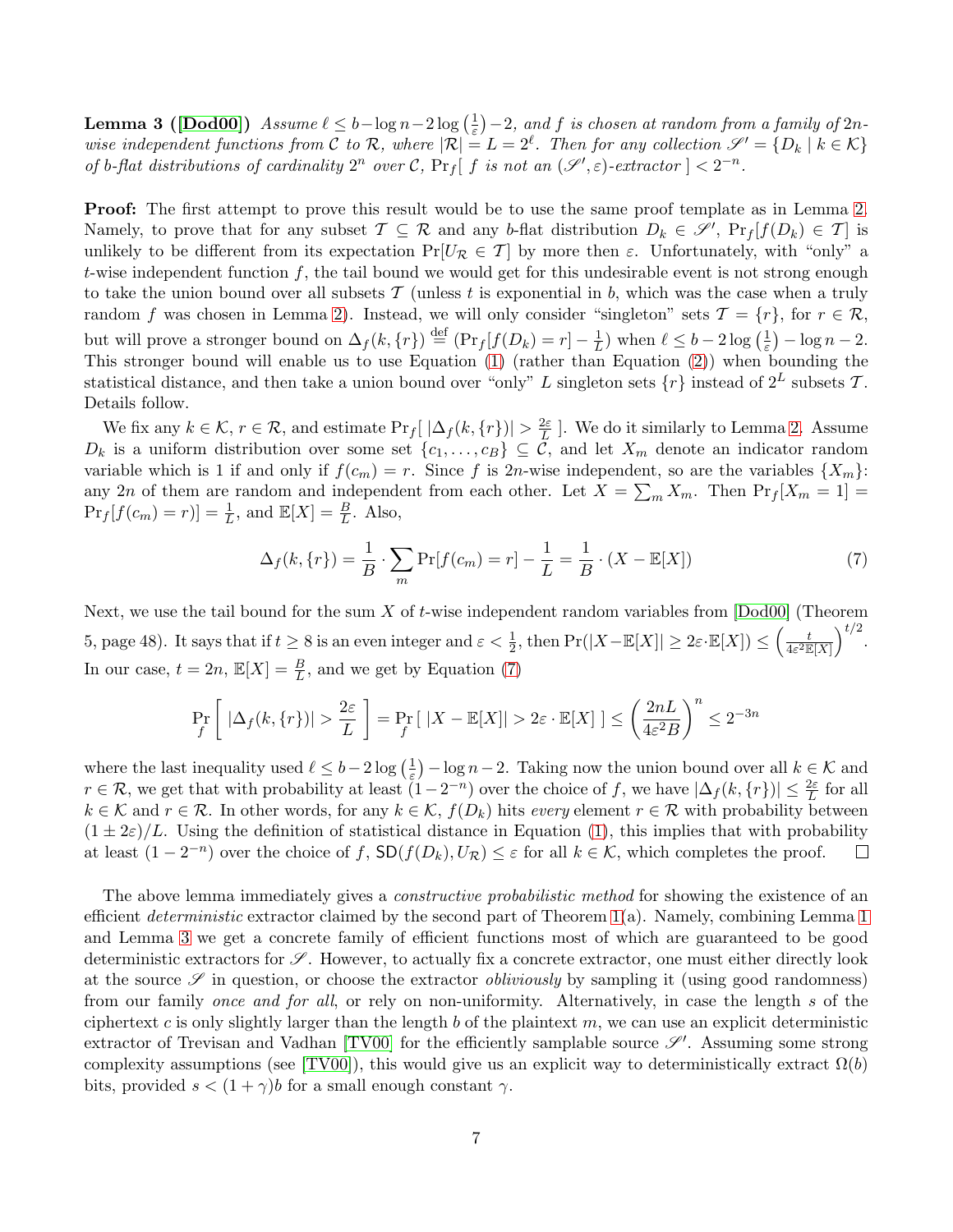### 3.2 Other Perfectly-Binding Computational Primitives

We now extend our results above to handle *computationally* secure privacy primitives which are *perfectly* binding, which includes perfectly-binding commitment (which, therefore, must be computationally hiding) and computationally secure private- or public-key encryption.

Let  $\lambda$  be the security parameter,  $n = poly(\lambda)$  be the number of random bits coming from the imperfect source  $\mathscr{S}$ , and assume that  $\mathscr{S}$  is good enough to *efficiently* (i.e., in time polynomial in  $\lambda$ ) implement the required *computationally secure* (but perfectly-binding) primitive P on  $b = \omega(\log \lambda)$  bits. Trying to unify all the above examples into one template, this means that there exists a polynomial-time algorithm Enc, which takes input  $m \in \mathcal{M}$  and "randomness"  $k \in \mathcal{K}$ , and outputs a perfectly-binding "commitment" c to m. Here k denotes all the randomness needed to evaluate Enc once. For example, for secret- or publickey encryption, k includes the randomness used to sample the secret and/or public key, and, if required, the local randomness used to encrypt the message. On the other hand, for commitment, k includes the randomness used to set-up the global commitment parameters, as well as the randomness used to commit to the messages.

We assume that c is perfectly-binding in the following sense: for any randomness k and any  $m_1 \neq m_2$ , we have  $\textsf{Enc}(k, m_1) \neq \textsf{Enc}(k, m_2)$ . Notice, we do not require any efficient "decryption" algorithm recovering m from c and  $k$  (which we have in the case of encryption, but not commitment). Clearly, this includes the perfectly-binding encryption and commitment applications above. In fact, it even includes some primitives which are traditionally *not* considered perfectly-binding. For example, Pedersen's commitment [\[Ped91\]](#page-16-14) computes  $Enc((r, g, h, p), m) = g<sup>r</sup> h<sup>m</sup> \text{ mod } p$ , where  $k = (r, g, h, p)$  includes a prime p, two generators g and h of some large-enough subgroup G of  $\mathbb{Z}_p^*$  of prime order q, and local randomness  $r \in \mathbb{Z}_q$  used to mask the message  $m \in \mathbb{Z}_q$ . Traditionally, this commitment scheme is considered *perfectly-hiding* (in the setting of ideal randomness), since for any m, the value  $Enc((r, \ldots), m)$  is uniformly distributed for a *random r*. However, it is *perfectly-binding* according to our definition, since for any *fixed* value of r, the value of m is (inefficiently but) uniquely determined given c (and  $g, h, p$ ). Thus, our notion of perfect binding is a weaker restriction than what might originally appear.

Also, in terms of computational security of P w.r.t. a source of randomness  $\mathscr{S}$ , we require that for any distribution  $K \in \mathscr{S}$  and any  $m \in \mathcal{M}$ , no efficient attacker A can distinguish  $\mathsf{Enc}(K, m)$  from  $\mathsf{Enc}(K, U_\mathcal{M})$ with non-negligible probability (in  $\lambda$ ). Finally, we say that an efficient algorithm Ext extracts  $\ell$  pseudorandom bits from some source  $\mathscr{S}$ , if for any  $K \in \mathscr{S}$  and any efficient attacker A, A has at most a negligible in  $\lambda$  chance of telling apart a sample of  $\text{Ext}(K)$  from a sample of  $U_{\ell}$ . Needless to say, any  $\varepsilon$ -fair "statistical" extractor satisfies this definition as long as  $\varepsilon$  is negligible in  $\lambda$ .

With these clarifications in mind, we can generalize Lemma [1](#page-5-3) and Lemma [3](#page-6-1) as follows. Lemma [1](#page-5-3) trivially extends to show that if some *efficient*  $Ext'$  extracts b' pseudorandom bits from the source  $\mathscr{S}' \stackrel{\text{def}}{=}$  $\{\textsf{Enc}(k, U_M)\}\$ , then  $\textsf{Ext}(k) \stackrel{\text{def}}{=} \textsf{Ext}'(\textsf{Enc}(k, 1))$  also extracts b' pseudorandom bits from  $\mathscr{S}$ . This is the only place using the computational security of  $P$ , the rest of the proofs stays information-theoretic. As for Lemma [3,](#page-6-1) it stays the same, but we use it with any value  $\varepsilon$  which is negligible in  $\lambda$ , but still such that  $\log\left(\frac{1}{\varepsilon}\right) = o(b)$ . This is possible since we assumed that  $b = \omega(\log \lambda)$ . Then Lemma [3](#page-6-1) implies the existence  $\log(\frac{1}{\epsilon}) = o(0)$ . This is possible since we assumed that  $o = \omega(\log \lambda)$ . Then Lemma 3 implies the existence of an efficient extractor Ext' for  $\mathscr{S}'$  (since  $n = \text{poly}(\lambda)$ , so that one can efficiently evaluate a 2n-wise independent function) which extracts  $b - 2 \log \left( \frac{1}{\varepsilon} \right)$  $(\frac{1}{\varepsilon}) - \log n - O(1) = b - o(b) - O(\log \lambda) = b(1 - o(1))$  bits of negligible statistical distance  $\varepsilon$  from the uniform distribution, implying that these  $b(1 - o(1))$  bits are also pseudorandom.

To summarize, for any perfectly-binding primitive P on  $b = \omega(\log \lambda)$  bits, we get the possibility of efficiently extracting  $b(1 - o(1))$  pseudorandom bits.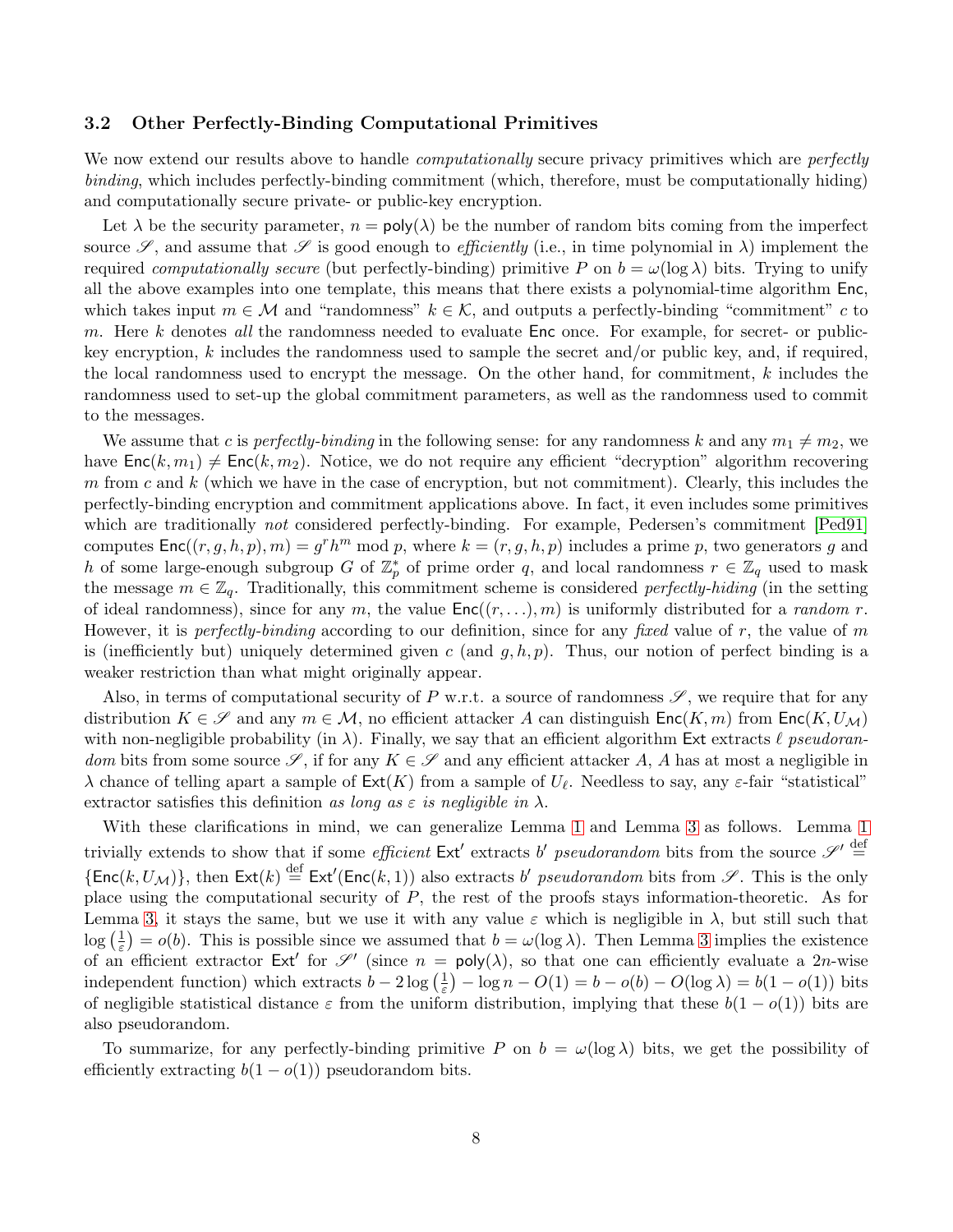## <span id="page-9-0"></span>4 Encryption  $\neq$  Extraction if  $b < \log n - \log \log n$

In this section we prove the non-implication given in Theorem  $1(b)$  $1(b)$ , which shows that even perfect encryption of up to  $(\log n - \log(\log n))$  bits does not necessarily imply extraction of even a single bit. For that we need to define a specific b-bit encryption scheme  $\mathcal{E} = (Enc, Dec)$  and a source  $\mathcal{S}$ , such that  $\mathcal{S}$  is perfect on  $\mathcal{E}$ , but "non-extractable". The proof will proceed in several stages.

## 4.1 Defining Good Encryption  $\mathcal E$

As the first observation, we claim that we only need to define the encryption scheme  $\mathcal{E}$ , and then let the source  $\mathscr{S} = \mathscr{S}(\mathcal{E})$  be the set of all key distributions K making  $\mathcal E$  perfect:

$$
\mathcal{S}(\mathcal{E}) = \{ K \mid \forall m_1, m_2 \in \mathcal{M}, c \in \mathcal{C} \Rightarrow \Pr[\mathsf{Enc}(K, m_1) = c] = \Pr[\mathsf{Enc}(K, m_2) = c] \}
$$

Indeed,  $\mathscr{S}(\mathcal{E})$  is the largest source which is  $(b, 0)$ -encryptable by means of  $\mathcal{E}$ , so it is the hardest one to extract even a single bit from. We call distributions in  $\mathscr{S}(\mathcal{E})$  perfect (for  $\mathcal{E}$ ).

Although we are not required to do so, let us intuitively motivate our choice of  $\mathcal E$  before actually defining it. For that it is very helpful to view our key space K in terms of the encryption scheme  $\mathcal E$  as follows. Given any  $\mathcal{E} = (Enc, Dec)$ , we identify each key  $k \in \mathcal{K}$  with an ordered B-tuple of ciphertexts  $(c_1, \ldots, c_B)$ , where  $Enc(k, m) = c_m$ . Notice, some B-tuples might not correspond to valid keys. For example, this is the case when  $c_i = c_j$  for some  $i \neq j$ , since then encryptions of i and j are the same under this key. Intuitively, however, the larger is the set of valid B-tuples of ciphertexts, the more variety we have in the set of perfect distributions  $\mathscr{S}(\mathcal{E})$ , and the harder it would be to extract from  $\mathscr{S}(\mathcal{E})$ . This suggests that every B-tuple  $(c_1, \ldots, c_B)$  of ciphertexts should correspond to a potential key, except for the necessary constraint that all the  $c_m$ 's must be distinct to enable unique decryption.

A bit more formally, we assume that N can be written as  $N = S(S-1)...(S-B+1)$  for some integer S.<sup>[5](#page-9-1)</sup> Then we define the set  $\mathcal{C} = \{1, ..., S\}$  to be the set of ciphertexts,  $\mathcal{M} = \{1, ..., B\}$  be the set of plaintexts, and view the key set  $K$  as the set of distinct B-tuples over  $C$ :

$$
\mathcal{K} = \{k = (c_1, \dots c_B) \mid \forall i \neq j \Rightarrow c_i \neq c_j\}
$$

We then define  $Enc((c_1 \ldots c_B), m) = c_m$ , while  $Dec((c_1, \ldots, c_B), c)$  to be the (necessarily unique) m such that  $c_m = c$ , and arbitrarily if no such m exists. Notice,  $N < S^B$ , so that  $S > N^{1/B}$ , which is strictly greater than B when  $b < \log n - \log \log n$ . Thus, S contains enough ciphertexts to allow for B distinct encryptions.

### 4.2 Excluding 0-monochromatic Distributions

Let us now take an arbitrary bit extractor  $Ext : \mathcal{K} \to \{0,1\}$  and argue that it is not very good on the set of perfect distributions  $\mathscr{S}(\mathcal{E})$ . We say that a distribution K is 0-monochromatic if Pr[Ext(K) =  $0$  = 1. Clearly, if the set of perfect distributions  $\mathscr{S}(\mathcal{E})$  contains a 0-monochromatic distribution K, then  $SD(Ext(K), U_1) = \frac{1}{2}$  (here and below,  $U_1$  is the uniform distribution of  $\{0, 1\}$ ), and we would be done. Thus, for the remainder of the proof we assume that  $\mathscr{S}(\mathcal{E})$  does not contain a 0-monochromatic distribution. The heart of the proof then will consist of designing a perfect encryption distribution  $K$  such that

<span id="page-9-2"></span>
$$
\Pr[\text{Ext}(K) = 0] \le \frac{B^2}{S} \tag{8}
$$

<span id="page-9-1"></span><sup>&</sup>lt;sup>5</sup>If not, take largest S such that  $N \geq S(S-1)...(S-B+1)$ , and work on the subset of  $N' = S(S-1)...(S-B+1)$ keys, but this will not change our bounds.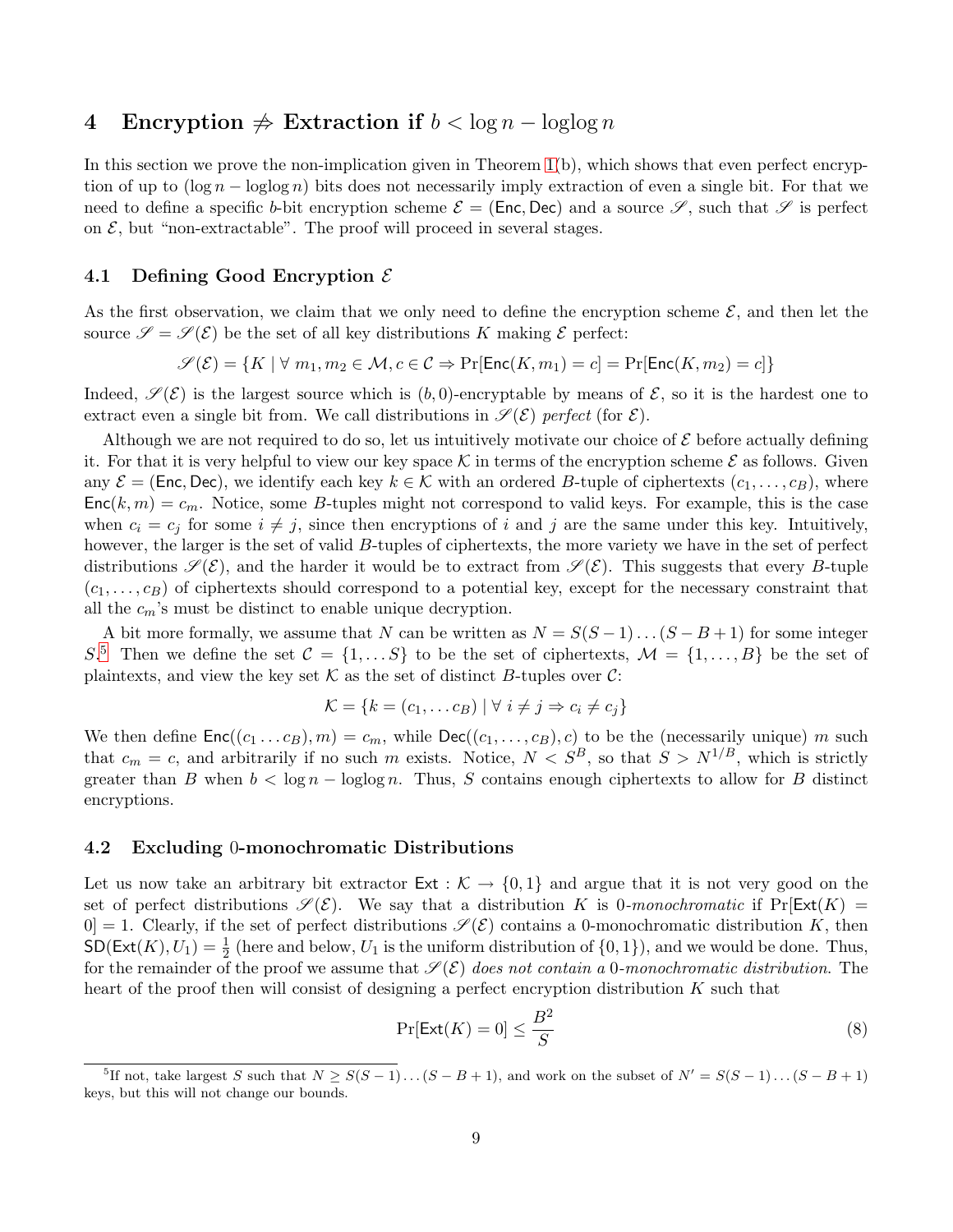Once this is done, recalling that  $S > N^{1/B} = 2^{n/2^b}$  we immediately get

$$
SD(Ext(K), U_1) = \left| \frac{1}{2} - Pr[Ext(K) = 0] \right| \ge \frac{1}{2} - 2^{(2b - \frac{n}{2^b})}
$$

as claimed by Theorem [1\(](#page-4-0)b). Thus, we concentrate on building a perfect distribution K satisfying Equation [\(8\)](#page-9-2). For that, in the following subsections we will (1) characterize perfect distributions using linear algebra; (2) use this characterization to understand the implication of the lack of 0-monochromatic perfect distributions; and, finally,  $(3)$  use this implication to construct the required perfect distribution K.

## 4.3 Characterizing Perfect Distributions

Let K be any distribution on K. Given a key  $k = (c_1 \dots c_B)$ , let  $p_k = p_{(c_1 \dots c_B)} = \Pr[K = (c_1 \dots c_B)]$  and p be the N-dimensional column vector whose k-th component is equal to  $p_k$ . Notice, being a probability vector, we know that  $\sum p_k = 1$  and  $p \ge 0$  (which is a shorthand for  $p_k \ge 0$  for all k). Conversely, any such  $p$  defines a unique distribution  $K$ .

Assume now that K is a perfect encryption distribution for  $\mathcal E$ . This adds several more constraints on p. Specifically, a necessary and sufficient condition for a perfect encryption distribution is to require that for all  $c \in \mathcal{C}$  and all  $m > 1$ , we have

<span id="page-10-0"></span>
$$
\Pr[c_1 = c \mid (c_1 \dots c_B) \leftarrow K] = \Pr[c_m = c \mid (c_1 \dots c_B) \leftarrow K]
$$
\n(9)

We can translate this into a linear equation by noticing that the left probability is equal to  $\sum_{\{(c_1...c_B):c_1=c\}} p_{(c_1...c_B)}$ , while the second — to  $\sum_{\{(c_1...c_B):c_m=c\}} p_{(c_1...c_B)}$ . Thus, Equation [\(9\)](#page-10-0) can be rewritten as

<span id="page-10-1"></span>
$$
\sum_{\{(c_1...c_B):c_1=c\}} p_{(c_1...c_B)} - \sum_{\{(c_1...c_B):c_m=c\}} p_{(c_1...c_B)} = 0 \tag{10}
$$

We can then rewrite all these constraints on  $p$  into a more compact notation by defining a *constraint matrix*  $V = \{v_{i,j}\}\$ , which has  $(1+(B-1)S)$  rows (corresponding to the constraints) and N columns (corresponding to keys). The first row of V will consist of all 1's:  $v_{1,k} = 1$  for all  $k \in \mathcal{K}$ . This will later correspond to the fact that  $\sum p_k = 1$ . To define the rest of V, which would correspond to  $(B - 1)S$  constraints from Equation [\(10\)](#page-10-1), we first make our notation more suggestive. We index the N columns of V by tuples  $(c_1, \ldots c_B)$ , and the remaining  $(B-1)S$  rows of V by tuples  $(m, c)$ , where  $m \in \{2, \ldots B\}$  and  $c \in \{1 \ldots S\}$ . Then, we define

$$
v_{(m,c),(c_1,...,c_B)} = \begin{cases} 1, & c = c_1, \\ -1, & c = c_m, \\ 0, & \text{otherwise.} \end{cases}
$$
 (11)

<span id="page-10-3"></span><span id="page-10-2"></span>Now, Equation [\(10\)](#page-10-1) simply becomes  $\sum_k v_{(m,c),k} \cdot p_k = 0$ . Finally, we define a  $(1 + (B - 1)S)$ -column vector e by  $e_1 = 1$  and  $e_i = 0$  for  $i > 1$ . Combining all this notation, we finally get

**Lemma 4** An N-dimensional real vector p defines a perfect distribution K for  $\mathcal E$  if and only if  $V p = e$ and  $p \geq 0$ .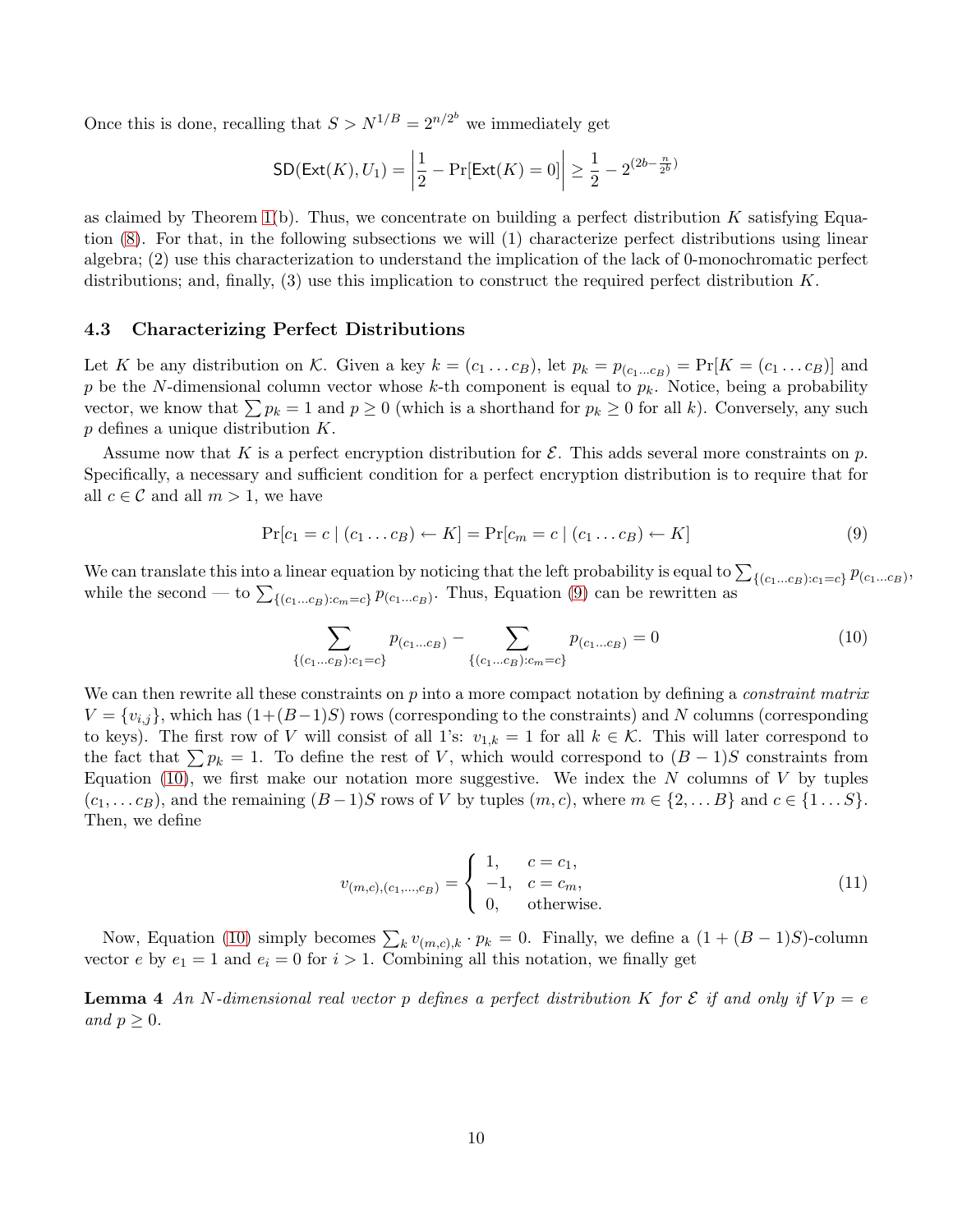### 4.4 Using the Lack of 0-Monochromatic Distributions

Next, we use Lemma [4](#page-10-2) to understand our assumption that no perfect distribution  $K$  is 0-monochromatic with respect to Ext. Before that, we remind the reader of a well known Farkas Lemma (e.g., see [\[Str80\]](#page-16-15)):

**Farkas Lemma.** For any matrix A and column vector e, the linear system  $Ax = e$  has no solution  $x > 0$ if and only if there exists a row vector y s.t.  $yA \geq 0$  and  $ye < 0$ .

Now, let  $Z = \{k \mid \text{Ext}(k) = 0\}$  be the set of "0-keys" under Ext, and let A denote  $(1 + (B - 1)S) \times |Z|$ matrix equal to the constraint matrix V restricted its  $|Z|$  columns in Z. Take any real vector p such that  $p_k = 0$  for all  $k \notin \mathbb{Z}$ . By Lemma [4,](#page-10-2) p corresponds to a (necessarily 0-monochromatic) perfect distribution K if and only if  $V p = e$  and  $p \ge 0$ . But since  $p_k = 0$  for all  $k \notin \mathbb{Z}$ , the above conditions are equivalent to saying that the |Z|-dimensional restriction  $x = p|_Z$  of p to its coordinates in Z satisfies  $Ax = e$  and  $x \geq 0$ . Conversely, any x satisfying the above constraints defines a 0-monochromatic perfect distribution p by letting  $p|_Z = x$  and  $p_k = 0$  for  $k \notin Z$ .

Thus, Ext defines no 0-monochromatic perfect distributions if and only if the constraints  $Ax = e$  and  $x \geq 0$  are unsatisfiable. But this is exactly the precondition to the Farkas' Lemma above! Using the Farkas Lemma on our A and e, we get the existence of the  $(1 + (B - 1)S)$ -dimensional row vector y such that  $yA \geq 0$  and  $ye < 0$ . Just like we did for the rows of V, we denote the first element of y by  $y_1$ , and use the notation  $y_{(m,c)}$  to denote the remaining elements of y. We now translate the constraints  $yA \geq 0$  and  $ye < 0$  using our specific choices of A and e.

Notice, since  $e_1 = 1$  and  $e_i = 0$  for  $i > 1$ , it means that  $ye = y_1$ , so the constraint that  $ye < 0$  is equivalent to  $y_1 < 0$ . Next, recalling that A is just the restriction of V to its columns in Z, and that the first row of V is the all-1 vector, we get that  $yA \geq 0$  is equivalent to saying that for all  $(c_1, \ldots, c_B) \in Z$ we have

$$
y_1 + \sum_{m>1} \sum_c y_{(m,c)} \cdot v_{(m,c),(c_1,\dots,c_B)} \ge 0
$$
\n(12)

<span id="page-11-2"></span>Notice, since  $y_1 < 0$ , this equation implies that the double sum above is *strictly* greater than 0. Thus, recalling the definition of  $v_{(m,c),(c_1,...,c_B)}$  given in Equation [\(11\)](#page-10-3), we conclude that for all  $k = (c_1,...,c_B)$ , such that  $\textsf{Ext}(k) = 0$ , we have

<span id="page-11-1"></span>
$$
\sum_{m>1} (y_{(m,c_1)} - y_{(m,c_m)}) > 0 \tag{13}
$$

<span id="page-11-3"></span>The last equation finally allows us to derive the implication we need:

Theorem 2 Assume Ext defines no 0-monochromatic perfect distributions. Then there exist real numbers  $\{y_{(m,c)} \mid m \in \{2...B\}, c \in \{1...S\}\}\$  such that the following holds. If a key  $k = (c_1, \ldots, c_B)$  is such that

$$
y_{(m,c_1)} - y_{(m,c_m)} \le 0
$$
 for all  $m > 1$ , (14)

then  $\text{Ext}(k) = 1$ .

**Proof:** Summing Equation [\(14\)](#page-11-1) for all  $m > 1$  we get a contradiction to Equation [\(13\)](#page-11-2), which means that  $\textsf{Ext}(k) \neq 0$ ; i.e.,  $\textsf{Ext}(k) = 1$ .  $\Box$ 

### <span id="page-11-0"></span>4.5 Developing Intuition: Special Case  $b = 1$

To get some intuition, we take a momentary detour and consider the special case  $b = 1$ , therefore reproving the result of [\[DS02\]](#page-16-7). Theorem [2](#page-11-3) tells us that if Ext cannot be fixed to 0, there exists real numbers  $y_1 \ldots y_S$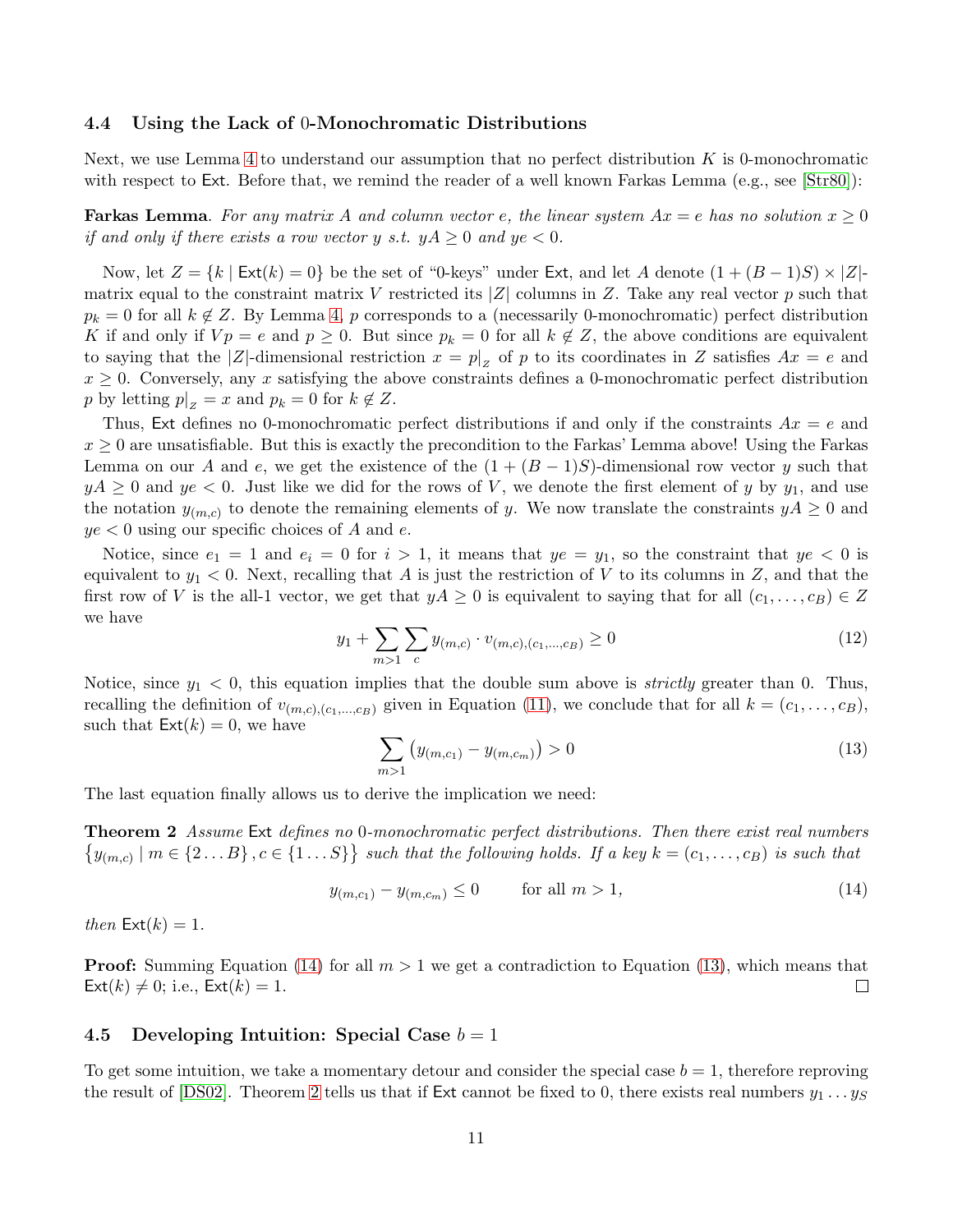such that  $y_i \leq y_j$  implies that the key  $k = (i, j)$  gets mapped to 1 by Ext. Thus, by rearranging the y's in the non-decreasing order  $y_1 \le y_2 \le \ldots \le y_S$ , we get that  $\text{Ext}((i,j)) = 1$  for any  $i < j$ . In particular, the uniform distribution on S keys  $\{(1, 2), (2, 3), \ldots, (S-1, S), (S, 1)\}\$ is easily seen to define a perfect encryption distribution K (as both  $Enc(K, 1)$  and  $Enc(K, 2)$  sample a uniformly random ciphertext) at most one of whose components — the key  $(S, 1)$  — could conceivably get mapped to 0 by Ext. Thus,  $Pr[Ext(K) = 0] \le 1/S$ , showing (even stronger) Equation [\(8\)](#page-9-2) and thus completing this special case.

Interestingly, Dodis and Spencer [\[DS02\]](#page-16-7) used a simpler "graph-theoretic" method to show the existence of exactly the same perfect distribution  $K$  as above. They viewed ciphertexts as vertices of the complete directed graph G on S vertices, and keys  $k = (c_1, c_2)$  (where  $c_1 \neq c_2$ ) — as directed edges connecting  $c_1 = \text{Enc}(k, 1)$  to  $c_2 = \text{Enc}(k, 2)$ . With this notation, it is easy to see that a uniform distribution on any cycle in this graph defines a perfect encryption distribution. Now, considering first 2-cycles  $\{(c_1, c_2), (c_2, c_1)\}\$ , the fact that none of them is 0-monochromatic implies that at least one of  $\text{Ext}((c_1, c_2)) = 1$  or  $\text{Ext}((c_2, c_1)) = 1$ is true, for any  $c_1 \neq c_2$ . Taking one such edge from every 2-cycle yields what is called a *tournament* graph, every one of whose edges extracts to 1. Now, a well known (and simple to prove) result in graph theory states that every tournament graph has a Hamiltonian path. In other words, there exists an ordering of ciphertexts  $c_1 \ldots c_S$  such that every edge  $(c_i, c_j)$  belongs to the 1-monochromatic tournament subgraph whenever  $i < j$ ; i.e.,  $\textsf{Ext}((c_i, c_j)) = 1$  if  $i < j$ . Completing this Hamiltonian path to a Hamiltonian cycle (by adding the edge  $(c_S, c_1)$ ) yields the same kind of perfect distribution K we built earlier using Theorem [2.](#page-11-3)

Unfortunately, it seems hard to extend this graph-theoretic argument to "hypergraphs" corresponding to  $b > 1$ . Instead, we chose to rely on linear algebra (i.e., Theorem [2\)](#page-11-3) to get a better handle on the problem. Still, our proof below for general  $b > 1$  is quite more involved than the proof above for  $b = 1$ .

## 4.6 Building Non-Extractable yet Perfect K

Returning to the general case, we build a special perfect distribution  $K$  which contains many keys satisfying Equation [\(14\)](#page-11-1), meaning that  $\text{Ext}(K)$  is very biased towards 1. We will construct such K having a very special form below.

DEFINITION 3 Assume  $\pi_1, \ldots, \pi_d : C \to C$  are d permutations over the ciphertext space  $C = \{1 \ldots S\}$ . We say that  $\pi_1, \ldots, \pi_d$  are d-valid if for every  $c \in C$ , and distinct  $i, j \in \{1 \ldots d\}$ , we have  $\pi_i(c) \neq \pi_j(c)$ .  $\diamondsuit$ 

The reason for this terminology is the following. Given any B-valid  $\pi_1, \ldots, \pi_B$ , where recall that  $B =$  $|\mathcal{M}|$ , we can define S valid keys  $k_1, \ldots, k_S \in \mathcal{K}$  by  $k_c = (\pi_1(c), \ldots, \pi_B(c))$ , where the B-validity constraint precisely ensures that all the B ciphertexts inside  $k_c$  are distinct, so that  $k_c$  is a legal key in K. Now, we denote by  $K_{(\pi_1,\ldots,\pi_B)}$  the uniform distribution over these S keys  $k_1,\ldots,k_S$ .

<span id="page-12-0"></span>**Lemma 5** If  $\pi_1, \ldots, \pi_B$  are B-valid permutations, then  $K_{(\pi_1, \ldots, \pi_B)}$  is a perfect encryption distribution.

**Proof:** For any message  $m$ ,  $\mathsf{Enc}(K_{(\pi_1,...,\pi_B)}, m)$  is equivalent to outputting  $\pi_m(U_{\mathcal{C}})$ , where  $U_{\mathcal{C}}$  is the uniform distribution over C. Since each  $\pi_m$  is a permutation over C, this is equivalent to  $U_c$ . Thus, encryption of every message m yields a truly random ciphertext  $c \in \mathcal{C}$ , which means that  $K_{(\pi_1,\ldots,\pi_B)}$  is perfect.  $\Box$ 

CHOOSING GOOD PERMUTATIONS. We will construct our perfect distribution  $K = K_{(\pi_1,...,\pi_B)}$  by carefully choosing a B-valid family  $(\pi_1, \ldots, \pi_B)$  such that  $\text{Ext}(K)$  is very biased towards 1. We start by choosing  $\pi_1$  to be the identity permutation  $\pi_1(c) = c$  (for all c), and proceed by defining  $\pi_2 \dots \pi_B$  iteratively. After defining each  $\pi_d$ , we will maintain the following invariants which clearly hold for the base case  $d = 1$ :

(i) 
$$
\pi_1, \ldots, \pi_d
$$
 are *d*-valid.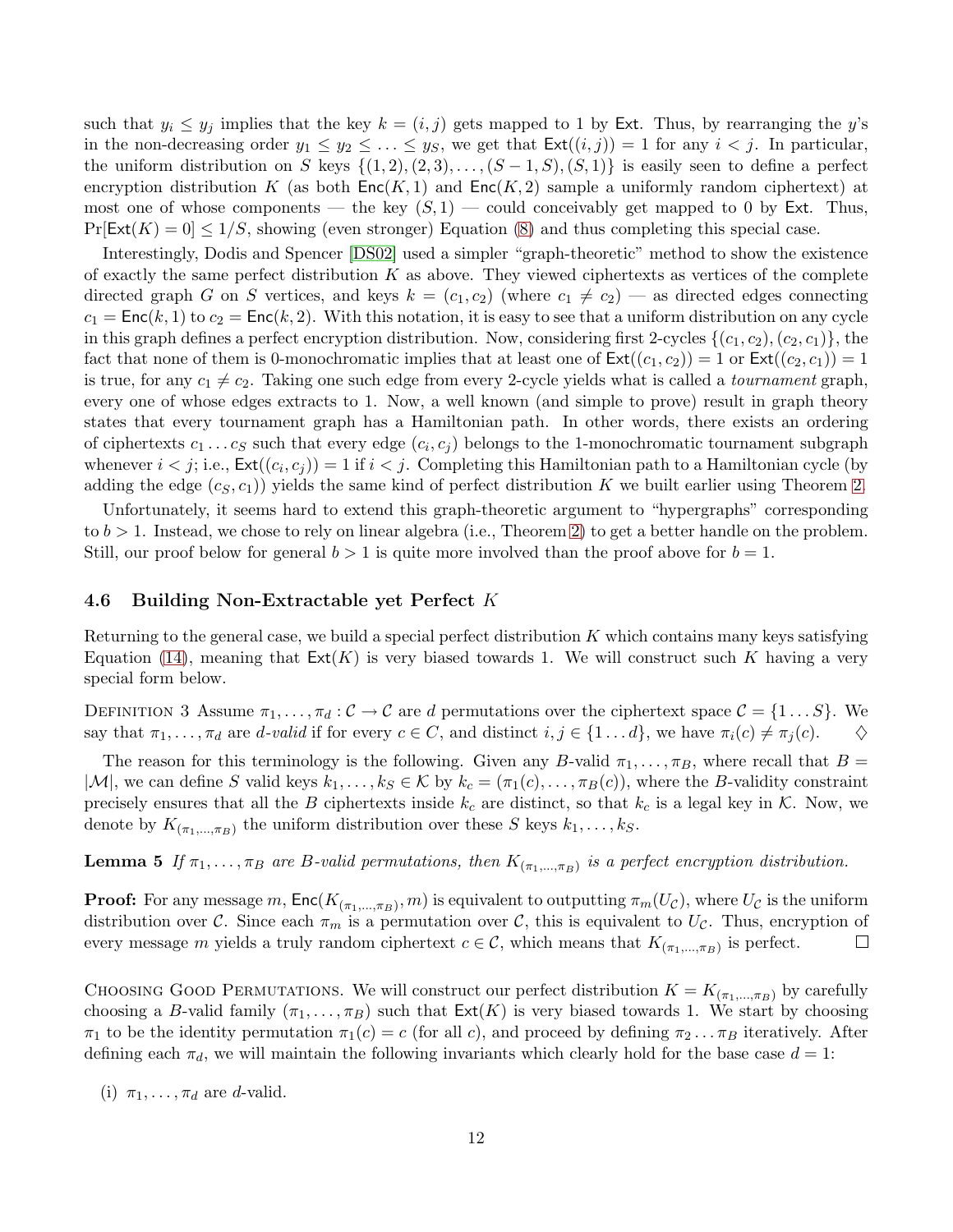(ii) There exists a large set  $T_d$  of "good" ciphertexts (where, initially,  $T_1 = C$ ) of size  $q_d > S - d^2$ , which satisfies the following equation for all  $c \in T_d$  and  $1 < m \leq d$ <sup>[6](#page-13-0)</sup>.

<span id="page-13-2"></span>
$$
y_{(m,c)} - y_{(m,\pi_m(c))} \le 0
$$
\n(15)

Now, assuming inductively that we have defined  $\pi_1 = id, \pi_2, \ldots, \pi_d$  which satisfy properties (i) and (ii) above, we will construct  $\pi_{d+1}$  still satisfying (i) and (ii).

This inductive step is somewhat technical, and we will come back to it in the next subsections. But first, assuming it is true, we show that we can easily finish our proof. Indeed, we apply the induction for  $B - 1$ iterations and get B permutations  $\pi_1, \ldots, \pi_B$  satisfying properties (i) and (ii) above. Then, property (i) and Lemma [5](#page-12-0) imply that  $K_{(\pi_1,\ldots,\pi_B)}$  is a perfect encryption distribution. On the other hand, property (ii) and the definition of  $k_c = \{c, \pi_2(c), \ldots, \pi_B(c)\}\$ imply that any key  $k_c \in T_B$  satisfies Equation [\(14\)](#page-11-1). Thus, by Theorem [2](#page-11-3) we get that  $\text{\sf Ext}(k_c) = 1$  for every  $c \in T_B$ . Since,  $|T_B| > S - B^2$ , we get that at most  $B^2$  out of S keys  $k_c$  extract to 0. Thus, since  $K_{(\pi_1,\ldots,\pi_B)}$  is uniform over its S keys, we get

$$
\Pr[\mathsf{Ext}(K_{(\pi_1,\ldots,\pi_B)})=0] \leq \frac{B^2}{S}
$$

which shows Equation [\(8\)](#page-9-2) and completes our proof (modulo the inductive step).

## 4.7 Preparing for Induction: Detour to Matchings

Before doing the inductive step, we recall some basic facts about bipartite graphs, which we will need soon. A (balanced) bipartite graph  $G$  is given by two vertex sets  $L$  and  $R$  of cardinality  $S$  and an edge set  $E = E(G) \subseteq L \times R$ . A matching P in G is a subset of node-disjoint edges of E. P is perfect if  $|P| = S$ . In this case every  $i \in L$  is matched to a unique  $j \in R$  and vice versa.

We say that a subset  $L' \subseteq L$  is *matchable* (in G) if there exists a matching P containing L' as the set of its endpoints in L. In this case we also say that L' is matchable with R', where  $R' \subseteq R$  is the set of P's endpoints in R. (Put differently,  $L'$  is matchable with  $R'$  precisely when the subgraph induced by  $L'$ and  $R'$  contains a perfect matching.) The famous Hall's marriage theorem gives a necessary and sufficient condition for  $L'$  to be matchable.

Hall's Marriage Theorem. L' is matchable if and only if every subset A of L' contains at least |A| neighbors in R. Notationally, if  $\mathcal{N}(A)$  denotes the set of elements in R containing an edge to A, then  $L'$ is matchable iff  $|\mathcal{N}(A)| \geq |A|$ , for all  $A \subseteq L'$ .

We will only use the following two special cases of Hall's theorem.

<span id="page-13-1"></span>**Corollary 6** Assume every vertex  $v \in L \cup R$  has degree at least  $S - d$ :  $\deg_G(v) \geq S - d$ . Then, for any  $L' \subset L$  and  $R' \subset R$  of cardinality 2d, we have that  $L'$  is matchable with  $R'$ .

**Proof:** Let us consider the  $2d \times 2d$  bipartite subgraph G' of G induced by L' and R'. Clearly, that every vertex  $v \in L' \cup R'$  has degree at least d in G', since each such v is not connected to at most d opposite vertices in the entire  $G$ , let alone  $G'$ . We claim that  $L'$  meets the conditions of the Hall's theorem in  $G'$ . Consider any non-empty  $A \subseteq L'$ . If  $|A| \leq d$ , then any vertex v in A had  $\deg_{G'}(v) \geq d \geq |A|$  neighbors,

<span id="page-13-0"></span><sup>&</sup>lt;sup>6</sup>To get some intuition, we will see shortly that "good" ciphertexts c will lead to keys  $k_c$  satisfying Equation [\(14\)](#page-11-1), so that  $\text{Ext}(k_c) = 1$  by Theorem [2.](#page-11-3)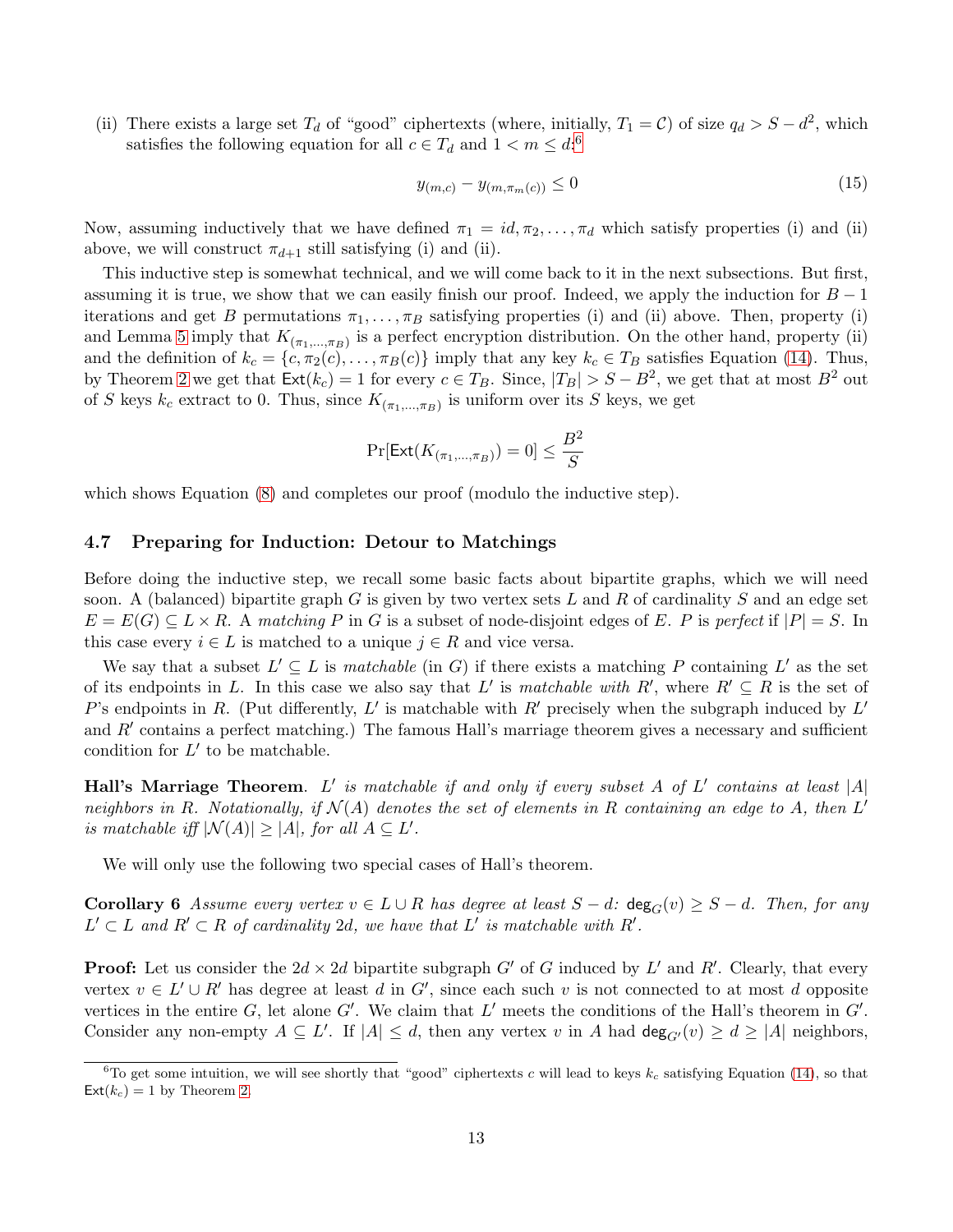so  $|\mathcal{N}(A)| \geq |A|$ . If  $d < |A| \leq 2d$ , let us assume for the sake of contradiction that  $|\mathcal{N}(A)| < |A|$ . Consider now any vertex  $v \in R \setminus \mathcal{N}(A)$ . Such v exists as  $|\mathcal{N}(A)| < |A| \leq 2d = |R'|$ . Then no element in A can be connected to v, since  $v \notin \mathcal{N}(A)$ . Thus, the degree of v can be at most  $2d-|A| < d$ , which is a contradiction.  $\Box$ 

<span id="page-14-1"></span>**Corollary 7** Assume L contains a subset  $L' = \{c_1, \ldots, c_\ell\}$  such that  $\deg_G(c_i) \geq i$ , for  $1 \leq i \leq \ell$ . Then L' is matchable in  $G$ . In particular,  $G$  contains a matching of size at least  $\ell$ .

**Proof:** We show that L' satisfies the conditions of Hall's theorem. Assume  $A = \{c_{i_1}, \ldots, c_{i_a}\}\$ , where  $1 \leq i_1 < i_2 < \ldots < i_a \leq \ell$ . Notice, this means  $i_j \geq j$  for all j. Then the neighbors of A at least include the neighbors of  $i_a$ , so that  $|\mathcal{N}(A)| \ge \deg_G(c_{i_a}) \ge i_a \ge a = |A|$ .  $\Box$ 

## 4.8 Mapping Induction into a Matching Problem

We return to our induction. Recall, we are given permutations  $\pi_1 = id, \pi_2, \ldots, \pi_d$  satisfying properties (i) and (ii), and need to construct  $\pi_{d+1}$  also satisfying properties (i) and (ii). We translate this task into some graph matching problem, starting with the property (i) first.

For every  $c \in C$ , we define the "forbidden" set  $F_c = \{c, \pi_2(c), \ldots, \pi_d(c)\}\$ . Then, the  $(d+1)$ -validity constraint (i) is equivalent to requiring  $\pi_{d+1}(c) \notin F_c$  for all  $c \in \mathcal{C}$ . Next we define a bipartite "constraint" graph" G on two copies L and R of C containing all the non-forbidden edges:  $(c, c') \in E(G)$  if and only if  $c' \notin F_c$ . We observe two facts about G. First,

<span id="page-14-3"></span>**Lemma 8** Every vertex  $v \in L \cup R$  has degree at least  $S - d$ :  $\deg_G(v) \geq S - d$ . In particular, by Corollary [6](#page-13-1) every two 2d-element subsets of  $L$  and  $R$  are matchable with each other in  $G$ .

**Proof:** The claim is obvious for  $v \in L$  as  $|F_v| = c$ . It is also true for  $v \in R$ , since any value  $v \in R$  is forbidden by exactly d (necessarily distinct) elements  $v, \pi_2^{-1}(v), \ldots, \pi_d^{-1}(v)$ .  $\Box$ 

Second, any perfect matching P of G uniquely defines a permutation  $\pi$  on S elements such that  $P =$  $\{(c, \pi(c))\}_{c \in L}$ . Since, by definition,  $\pi(c) \notin F_c$ , it is clear that this  $\pi$  will always satisfy constraint (i). Thus, we only need to find a perfect matching P for G which will define a permutation  $\pi_{d+1}$  satisfying condition (ii).

Notice, our inductive assumption implies the existence of a subset  $T_d$  of L (recall, L is just a copy of C) of size  $q_d > S - d^2$  such that Equation [\(15\)](#page-13-2) is satisfied for all  $c \in T_d$  and  $1 < m \leq d$ . Irrespective of the permutation  $\pi_{d+1}$  we will construct later, we will restrict  $T_{d+1}$  to be a *subset* of  $T_d$ . This means that Equation [\(15\)](#page-13-2) will already hold for all  $c \in T_{d+1}$  and  $1 < m \le d$ . Thus, we will only need to ensure this equation for  $m = d + 1$ ; i.e., that for all  $c \in T_{d+1}$ 

<span id="page-14-0"></span>
$$
y_{(d+1,c)} - y_{(d+1,\pi_{d+1}(c))} \le 0 \tag{16}
$$

This constraint motivates us to define a subgraph  $G'$  of our constraint graph  $G$  as follows. As edge  $(c, c') \in E(G')$  if and only if  $(c, c') \in E(G)$  (i.e.,  $c' \notin F_c$ ) and  $y_{(d+1,c)} - y_{(d+1,c')} \leq 0$ . In other words, we only leave edges  $(c, c')$  which will satisfy Equation [\(16\)](#page-14-0) if we were to define  $\pi_{d+1}(c) = c'$ . The key property of G′ turns out to be

<span id="page-14-2"></span>**Lemma 9**  $G'$  contains a matching  $P'$  of size at least  $S - d$ .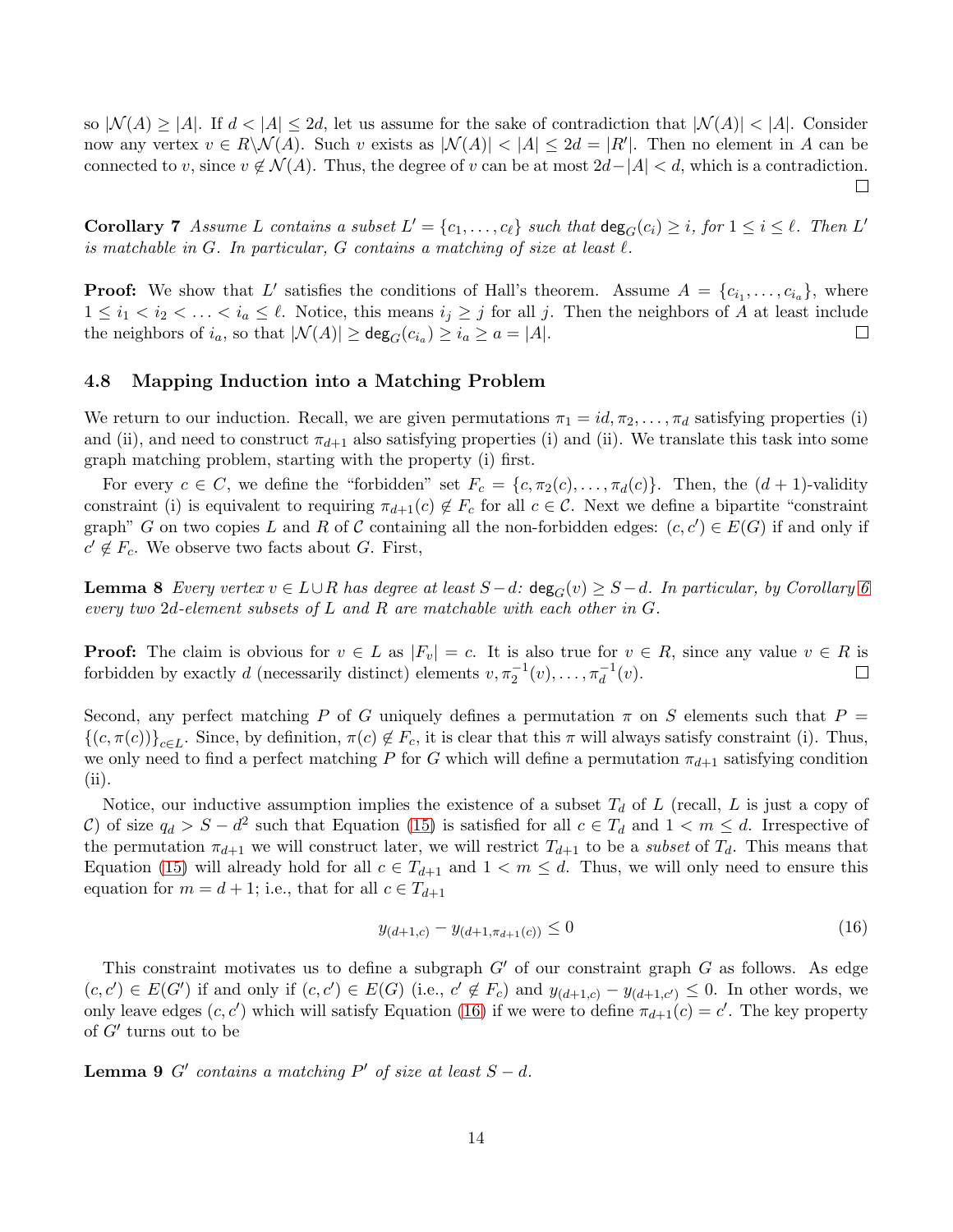**Proof:** We will use Corollary [7.](#page-14-1) Let us sort the vertices  $v_1 \ldots v_S$  of L and R in the order of non-decreasing  $y_{(d+1,\cdot)}$  values; i.e.

$$
y_{(d+1,v_1)} \leq y_{(d+1,v_2)} \leq \ldots \leq y_{(d+1,v_S)}
$$

Then, the edge  $(v_i, v_j)$  satisfies  $y_{(d+1,v_i)} - y_{(d+1,v_j)} \leq 0$  whenever  $i \leq j$ . Thus, such  $(v_i, v_j)$  belongs to G' if and only if it also belongs to the larger constraint graph G; i.e.,  $v_j \notin F_{v_i}$ . But since each  $v_i$  has at most d forbidden edges in G, and  $|\{j \mid j \geq i\}| = S - i + 1$ , we have that  $\deg_{G'}(v_i) \geq (S - i + 1) - d$ . In particular,  $deg_{G'}(v_{S-d}) \geq 1, \ldots, deg_{G'}(v_1) \geq S-d.$  By Corollary [7,](#page-14-1)  $\{v_{S-d}, \ldots, v_1\}$  is matchable in  $G'$ , completing the proof.  $\Box$ 

### 4.9 Finishing the Proof

Finally, we can collect all the pieces together and define a good matching P in G (corresponding to  $\pi_{d+1}$ ). With an eye on satisfying property (ii), we start with a large (but not yet perfect) matching  $P'$  of  $G'$  of size at least  $S - d$ , guaranteed by Lemma [9.](#page-14-2) Ideally, we would like to extend P' to some perfect matching in the full graph  $G$ , by somehow matching the vertices currently unmatched by  $P'$ . Unfortunately, we do not know how to argue that such extension is possible, since there are at most d vertices unmatched, and we can only match arbitrary sets of size at least 2d by Lemma [8.](#page-14-3) So we simply take an arbitrary sub-matching  $P''$  of  $P'$  of size  $S - 2d$ , just throwing away any  $|P'| - (S - 2d)$  edges of  $P'$ .

Notice,  $P''$  is also a matching of G which has exactly 2d unmatched vertices on both sides. By Lemma [8,](#page-14-3) we know that we can always match these missing vertices, and get a perfect matching  $P$  of the entire  $G$ . We finally claim that this perfect matching P defines a permutation  $\pi_{d+1}$  on C satisfying properties (i) and (ii).

Property (i) is immediate since  $P$  is a perfect matching of  $G$ . As for property (ii), let  $L'$  denote the S – 2d endpoints of P'' in L. Now, every  $c \in L'$  satisfies Equation [\(16\)](#page-14-0), since this is how the graph G' was defined and  $(c, \pi_{d+1}(c)) \in P'' \subseteq E(G')$ . Thus, we can inductively define  $T_{d+1} = T_d \cap L'$  and have  $T_{d+1}$ satisfy property (ii). We only need to argue that  $T_{d+1}$  is large enough, but this is easy. Since L' misses only 2d ciphertexts, we get by induction that

$$
|T_{d+1}| \ge |T_d| - 2d > S - d^2 - 2d > S - (d+1)^2
$$

<span id="page-15-0"></span>completing the induction and the whole proof.

## 5 Conclusions and Open Problems

We study the question of whether true randomness is inherent for achieving privacy, and show a largely positive answer for the case of information-theoretic private-key encryption, as well as computationally secure perfectly-binding primitives. The most interesting question is to study other privacy primitives (either information-theoretic or computational) not immediately covered by our technique. For example, what about 2-out-2 secret sharing (which is strictly implied by private-key encryption [\[DPP06\]](#page-16-16)) or computationally binding commitment schemes? Do they still require true randomness?

More generally, we hope that our result and techniques will stimulate further interest in understanding the extent to which cryptographic primitives can be based on imperfect randomness.

Acknowledgments. We would like to thank Amit Sahai, Salil Vadhan and the anonymous referees for suggesting most of the "computational" extensions of our result. We would also like to thank Shien Jin Ong and Salil Vadhan for suggesting to use a better Chernoff bound in the proof of Theorem [1\(](#page-4-0)a).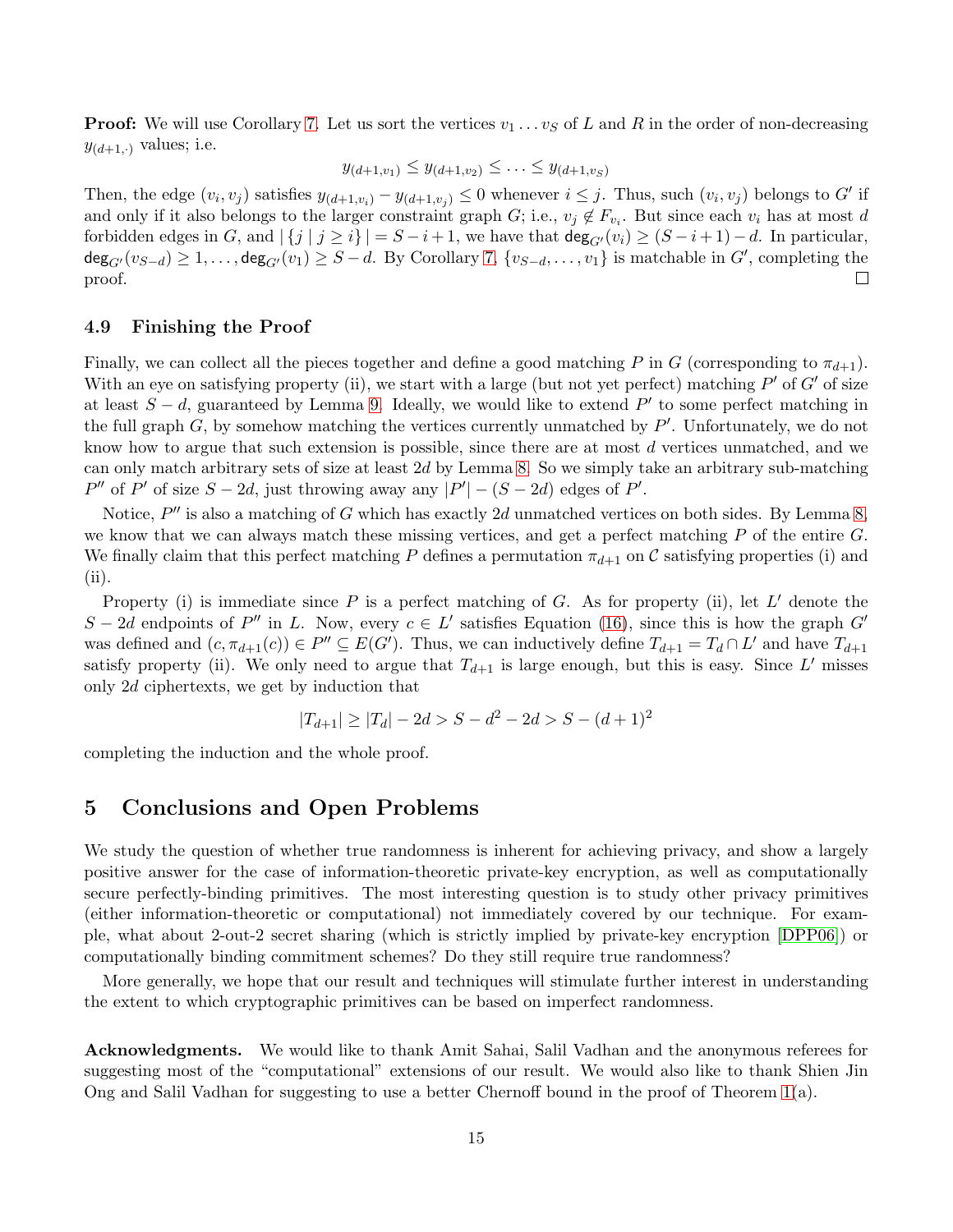## <span id="page-16-4"></span>References

- [ACRT99] Alexander Andreev, Andrea Clementi, Jose Rolim, and Luca Trevisan. Dispersers, deterministic amplification, and weak random sources. SIAM J. on Computing, 28(6):2103–2116, 1999.
- <span id="page-16-3"></span>[CG88] Benny Chor and Oded Goldreich. Unbiased bits from sources of weak randomness and probabilistic communication complexity. SIAM J. on Computing,  $17(2):230-261$ , 1988.
- <span id="page-16-13"></span><span id="page-16-5"></span>[Dod00] Yevgeniy Dodis. Exposure-Resilient Cryptography (PhD Thesis). MIT PhD Thesis, 2000.
- [DOPS04] Yevgeniy Dodis, Shien Jin Ong, Manoj Prabhakaran, and Amit Sahai. On the (im)possibility of cryptography with imperfect randomness. In Proc. 45th IEEE FOCS, pages 196–205, 2004.
- <span id="page-16-16"></span>[DPP06] Yevgeniy Dodis, Krzysztof Pietrzak and Bartosz Przydatek. Separating Sources for Encryption and Secret-Sharing. In Proc. Theory of Cryptography Conference (TCC), pages 601–616, 2006.
- <span id="page-16-7"></span>[DS02] Yevgeniy Dodis and Joel Spencer. On the (non-)universality of the one-time pad. In Proc. 43rd IEEE FOCS, pages 376–388, 2002.
- <span id="page-16-12"></span><span id="page-16-10"></span>[DSS01] Yevgeniy Dodis, Amit Sahai, and Adam Smith. On perfect and adaptive security in exposureresilient cryptography. In Proc. EUROCRYPT'01, pages 301–324, 2001.
- [GL89] Oded Goldreich and Leonid Levin. A Hard-Core Predicate for all One-Way Functions. In Prof. STOC, pp. 25–32, 1989.
- <span id="page-16-1"></span>[KRVZ06] Jesse Kamp, Anup Rao, Salil Vadhan and David Zuckerman. Deterministic extractors for small-space sources. In *Proc of STOC*, pp. 691–700, 2006.
- <span id="page-16-11"></span>[MP90] James L. McInnes and Benny Pinkas. On the impossibility of private key cryptography with weakly random keys. In Proc. CRYPTO'90, pages 421–436, 1990.
- <span id="page-16-6"></span>[MW97] Ueli Maurer and Stefan Wolf. Privacy amplification secure against active adversaries. In Proc. CRYPTO'97, pages 307–321, 1997.
- <span id="page-16-14"></span>[Ped91] Torben P. Pedersen Non-Interactive and Information-Theoretic Secure Verifiable Secret Sharing. In Proc. of CRYPTO, pp. 129–140, 1991.
- <span id="page-16-8"></span>[RW03] Renato Renner and Stefan Wolf. Unconditional authenticity and privacy from an arbitrary weak secret. In *Proc. CRYPTO'03*, pages 78–95, 2003.
- <span id="page-16-2"></span>[SV86] Miklos Santha and Umesh V. Vazirani. Generating quasi-random sequences from semi-random sources. JCSS, 33(1):75–87, 1986.
- <span id="page-16-9"></span>[Sha49] Claude Shannon. Communication Theory of Secrecy systems. In Bell Systems Technical J., 28:656–715, 1949.
- <span id="page-16-15"></span><span id="page-16-0"></span>[Str80] Gilbert Strang. Linear Algebra and Its Applications. Academic Press, London, 1980.
- [TV00] Luca Trevisan and Salil Vadhan. Extracting randomness from samplable distributions. In Proc. 41st IEEE FOCS, pages 32–42, 2000.
- [vN51] John von Neumann. Various techniques used in connection with random digits. National Bureau of Standards, Applied Mathematics Series, 12:36–38, 1951.